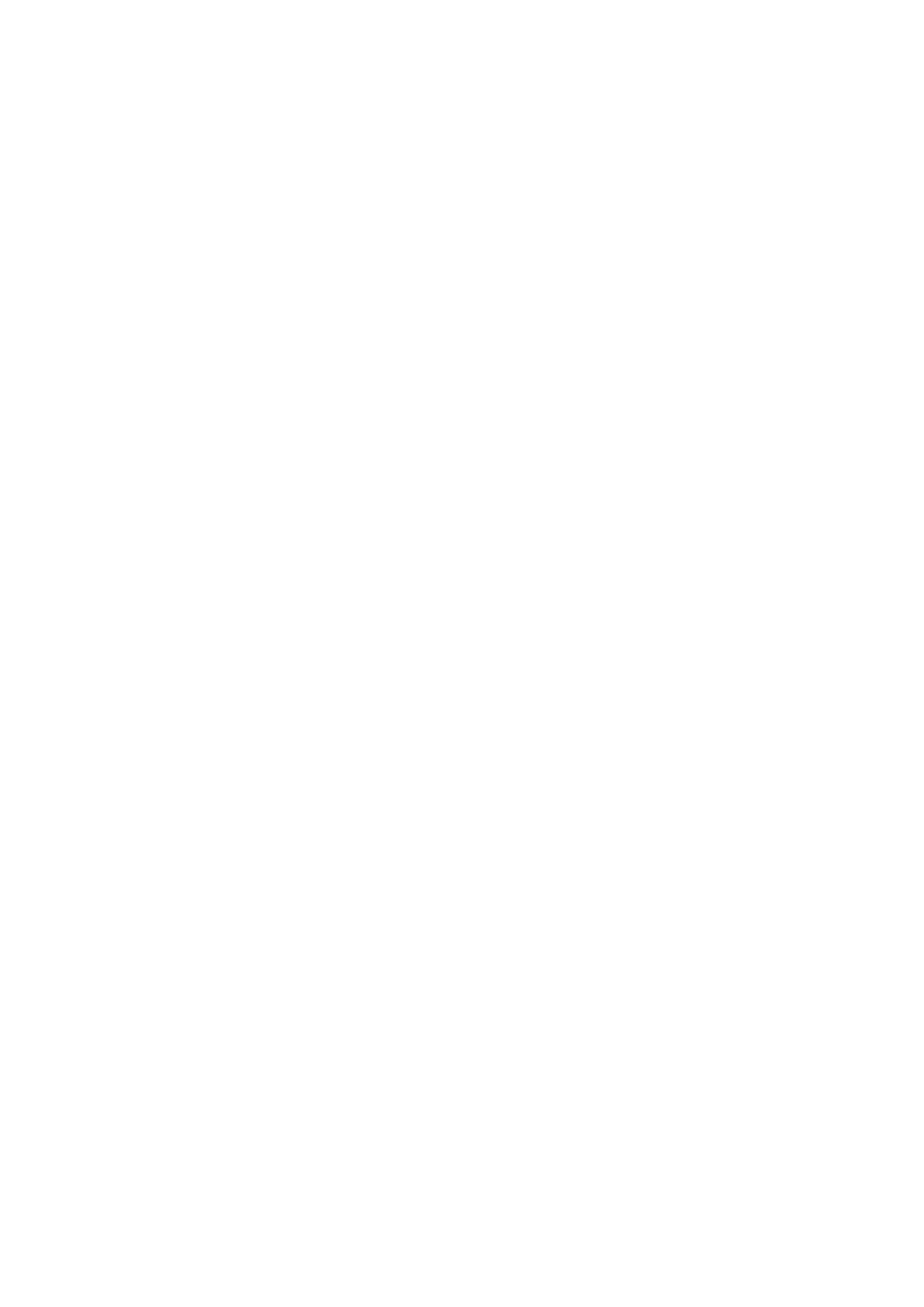

# **Six-monthly Report on Hong Kong 1 January – 30 June 2011**

*Presented to Parliament by the Secretary of State for Foreign and Commonwealth Affairs by Command of Her Majesty October 2011*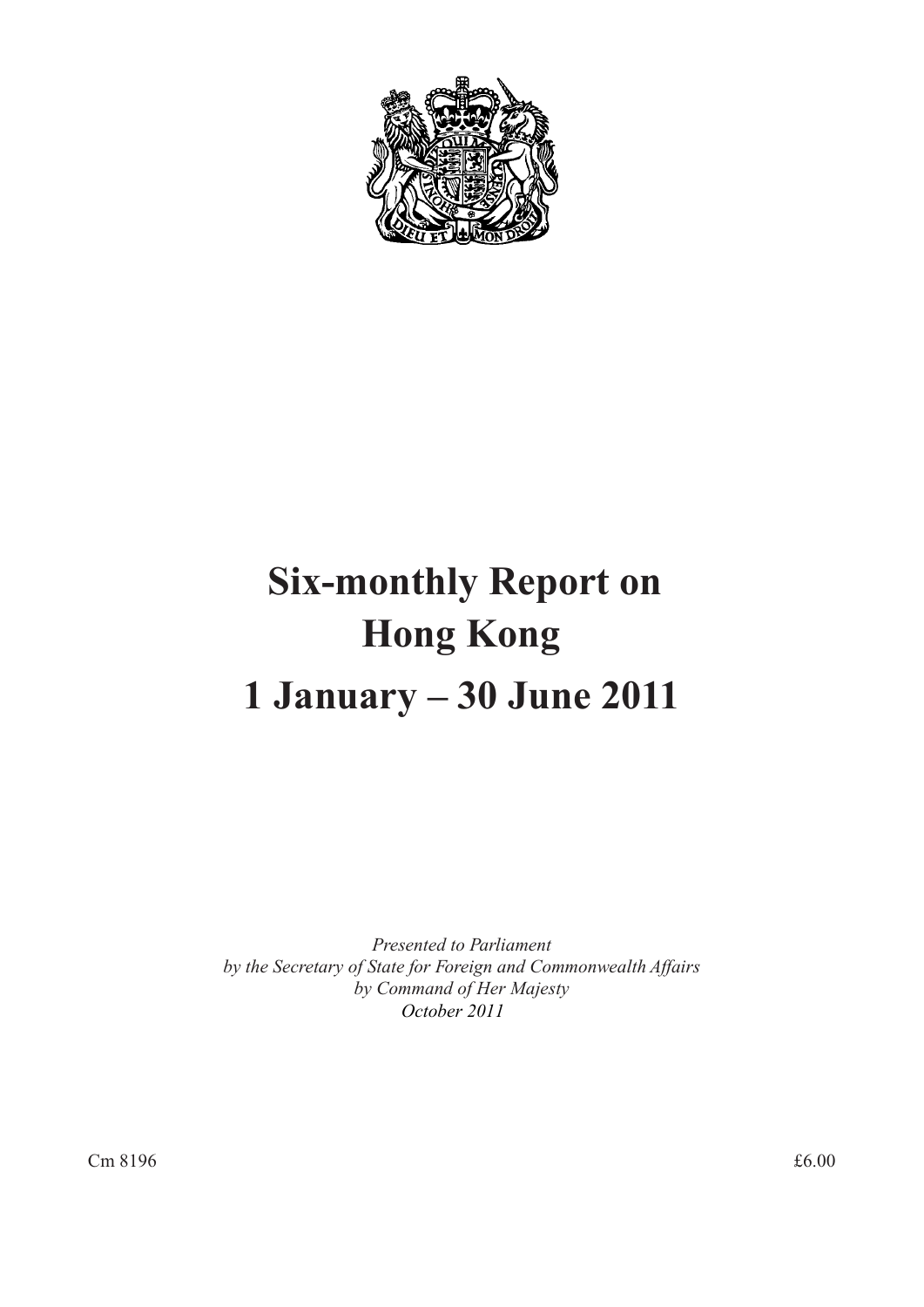#### **© Crown copyright 2011**

You may re-use this information (excluding logos) free of charge in any format or medium, under the terms of the Open Government Licence. To view this licence, visit http://www.nationalarchives.gov.uk/doc/open-government-licence/ or e-mail: psi@nationalarchives.gsi.gov.uk.

Where we have identified any third party copyright information you will need to obtain permission from the copyright holders concerned.

Any enquiries regarding this publication should be sent to us at Foreign & Commonwealth Office, King Charles Street, London SW1A 2AH

This publication is available for download at www.official-documents.gov.uk

This document is also available from our website at www.fco.gov.uk

ISBN: 9780101819626

Printed in the UK by The Stationery Office Limited on behalf of the Controller of Her Majesty's Stationery Office

ID 2457227 10/11 15335 19585

Printed on paper containing 75% recycled fibre content minimum.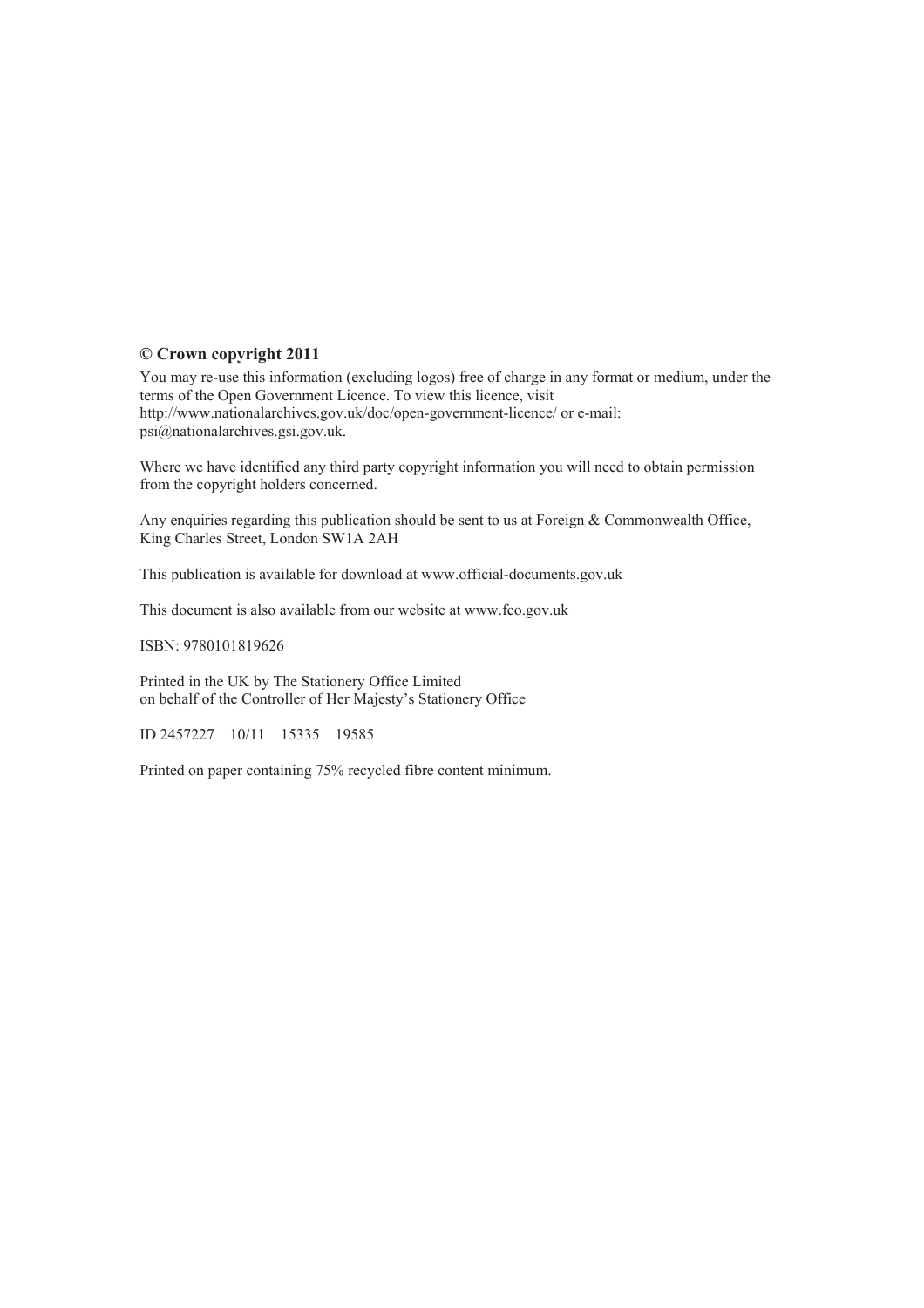#### **FOREWORD**

This is the twenty-ninth in a series of reports to Parliament on the implementation of the Sino-British Joint Declaration on the Question of Hong Kong. It covers the period 1 January to 30 June 2011.

The UK Government takes seriously its commitment to Hong Kong under the Sino-British Joint Declaration. This treaty guarantees the autonomy, rights and freedoms that make Hong Kong the successful and prosperous society it is today.

The reporting period was marked by a number of important constitutional developments including the passage by the Legislative Council of Bills which will increase participation in elections in 2012 for Hong Kong's next Chief Executive and to the Legislative Council itself. In my first report to Parliament as Foreign Secretary in September 2010, I welcomed the package of constitutional reforms which are the basis of this new legislation. I congratulate the Hong Kong Special Administrative Region Government and the Legislative Council on this latest milestone and look forward to further substantive progress towards full universal and equal suffrage for the election of the Chief Executive in 2017 and the Legislative Council in 2020.

A further significant development over the reporting period was the decision by Hong Kong's Court of Final Appeal to seek for the first time from the National People's Congress an interpretation of Hong Kong's Basic Law. The rule of law and the independence of the judiciary continue to play an essential role in Hong Kong's prosperity and security. I am pleased to note that judicial links between the UK and Hong Kong remain strong, as evidenced by the appointment during the reporting period of two serving Justices of the Supreme Court of the United Kingdom, as non-permanent judges of Hong Kong's Court of Final Appeal.

More widely, bilateral links between the UK and Hong Kong continue to go from strength to strength. I was delighted to have the opportunity to visit in January and to receive, with the Prime Minister, the Chief Executive of Hong Kong SAR Government in London in September 2011. The depth of our exchanges is a reflection of the continuing importance Hong Kong and the UK hold for each other. That is a very strong reason for our continued commitment to monitoring and reporting on Hong Kong's rights and freedoms. I am delighted that we can, once again, conclude in this report that they continue to be respected.

William Hague Foreign Secretary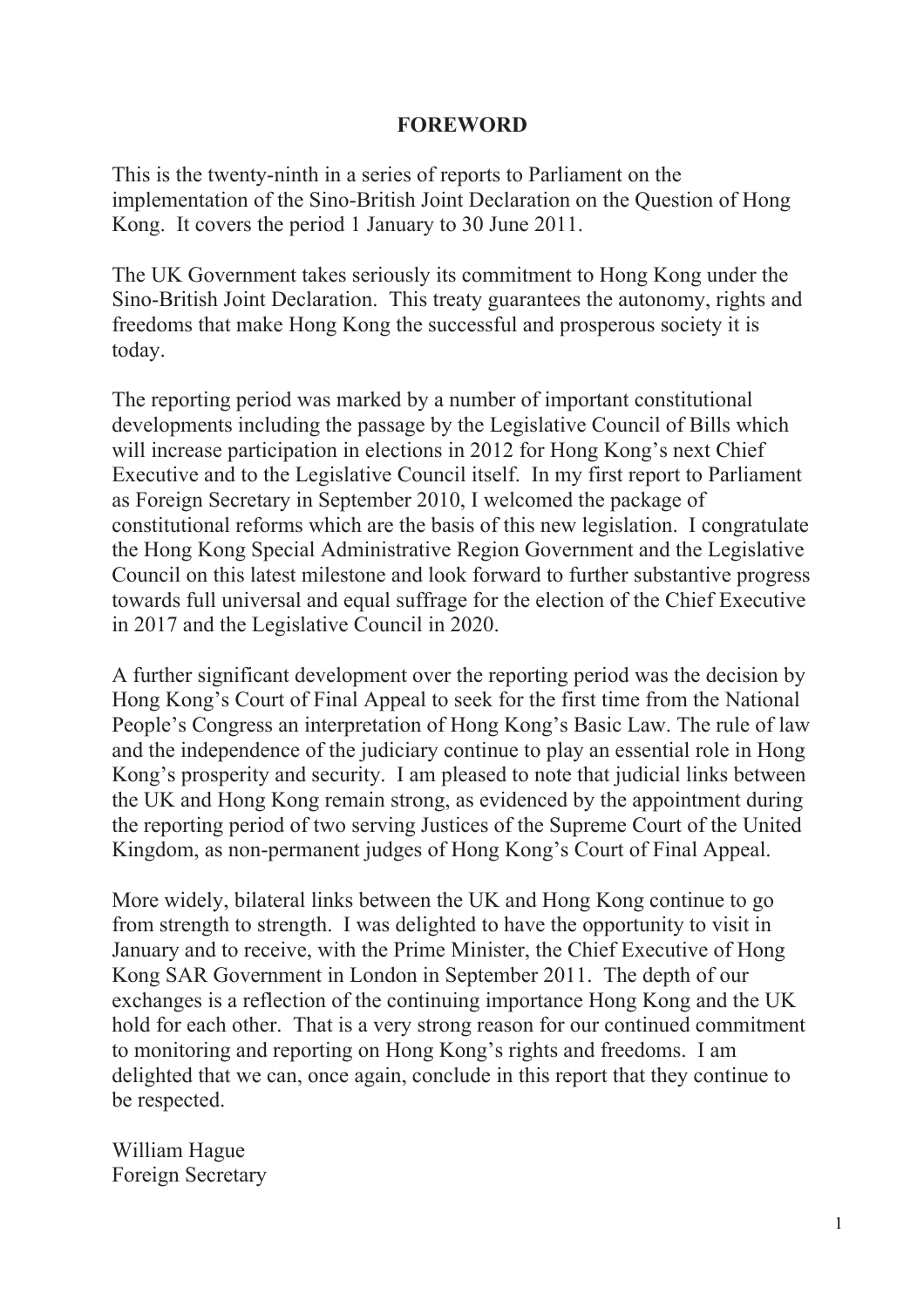### SIX-MONTHLY REPORT ON THE IMPLEMENTATION OF THE SINO-BRITISH JOINT DECLARATION ON THE QUESTION OF HONG KONG

# **INTRODUCTION**

This series of six-monthly reports reflects the British Government's continuing interest in developments in Hong Kong and our commitment to the faithful implementation of the Sino-British Joint Declaration on Hong Kong. In this, the Chinese Government undertook that the Hong Kong Special Administrative Region (SAR) would enjoy a high degree of autonomy except in foreign and defence affairs, and that the continuation of Hong Kong's social and economic systems, lifestyles, rights and freedoms would be guaranteed.

In general, we assess that, over this reporting period, the 'One Country, Two Systems' principle of the Joint Declaration has worked well and that the rights and freedoms guaranteed in the Joint Declaration have been respected. The following report considers aspects of Hong Kong's autonomy, rights and freedoms in more detail.

# **CONSTITUTIONAL DEVELOPMENTS**

# Chief Executive and Legislative Council elections in 2012

In our last report, we recorded in detail the agreement reached between the Legislative Council (LegCo) and the Hong Kong SAR Government on changes to electoral arrangements for 2012.

Under the revised proposals, in 2012, Hong Kong's Chief Executive will be elected by an enlarged Election Committee of 1,200 (up from the previous 800). LegCo will also be enlarged in 2012 from 60 seats to 70. There will be five new members directly elected from each of Hong Kong's geographical constituencies. The other five will be drawn from Hong Kong's District Councils and will sit as 'functional members' (thus maintaining the 50/50 ratio between directly elected and functional constituency seats). However, in a significant departure from previous arrangements for the functional members, the five additional 'functional members', following nomination by elected District Council members, will be elected by the general public.

In March 2011, legislation to give effect to the changes introduced in December 2010 was passed by LegCo. Legislators passed the Government-proposed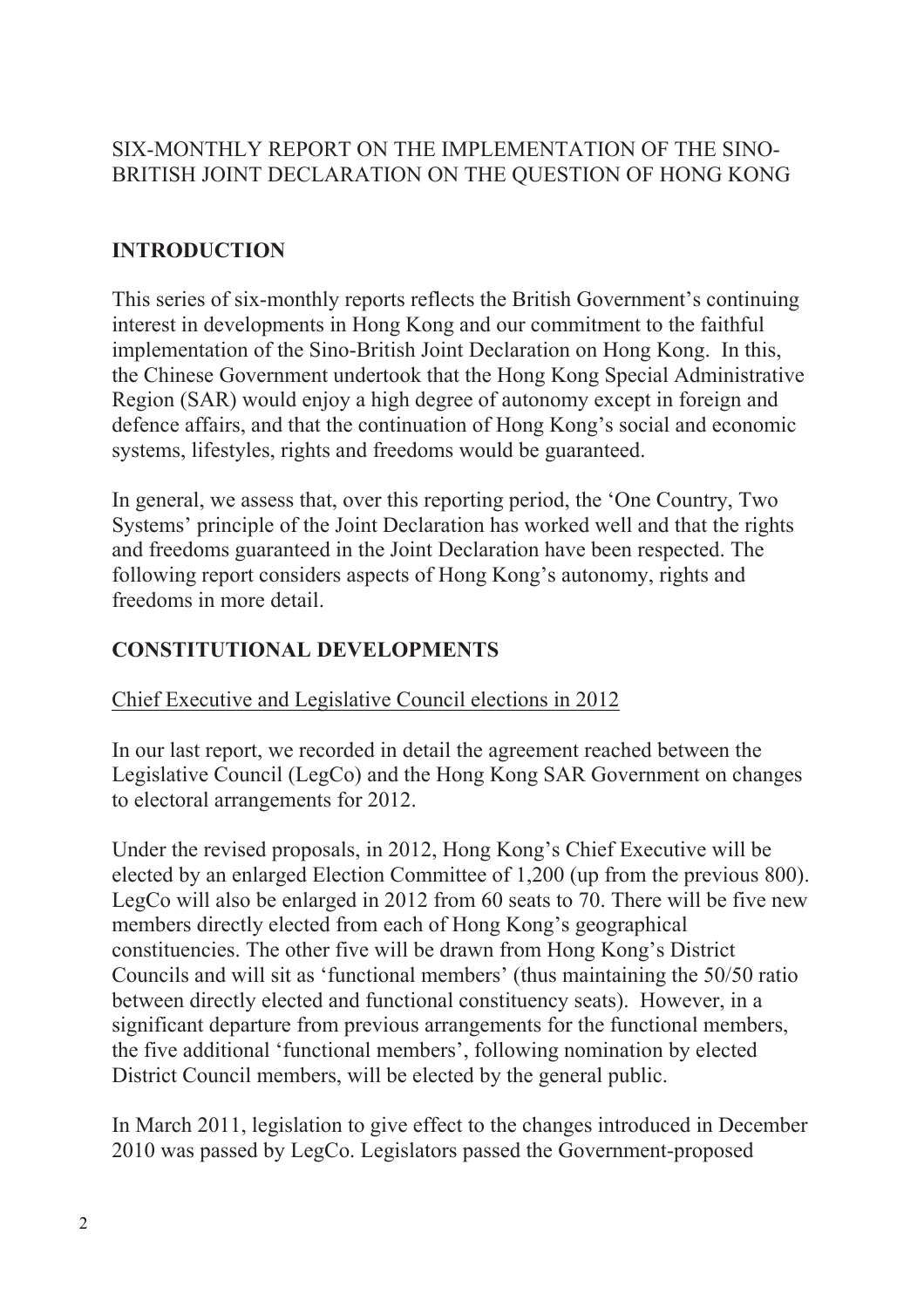amendments to the Chief Executive Election (Amendment) Bill. They also voted in favour of the LegCo (Amendment) Bill.

Secretary for Constitutional and Mainland Affairs Stephen Lam said the constitutional reform package and the amendments proposed by the Government could roll forward the democratic development in Hong Kong and would be conducive to the city's steady transition to universal suffrage.

#### District council appointed seats

Under existing constitutional arrangements, 102 out of 534 seats in Hong Kong's District Councils are appointed by the Chief Executive of the Hong Kong Special Administrative Region (HKSAR) Government. When Chief Executive Donald Tsang tabled his proposals for 2012 constitutional reforms to Chief Executive and LegCo elections, he also made a commitment to present proposals to LegCo for the abolition of appointed seats in the District Councils.

On 15 June, in response to a LegCo question from Democratic Party legislator James To, Secretary for Constitutional and Mainland Affairs Stephen Lam said:

"In June last year, when the Chief Executive announced our proposals concerning the 2012 constitutional reforms, he made clear that, after the passage of these reforms, the HKSAR Government would present proposals to the Legislative Council concerning the abolition of the District Council appointment system. We will act accordingly. Our intention is to put forth these proposals as soon as possible before the District Council elections in November this year." He added: **"**The abolition of the District Council appointment system is an important issue and a development which we are all concerned about. However, there is no direct relationship between the abolition of the District Council appointment system and the ultimate aim of attaining universal suffrage for the selection of the Chief Executive and the formation of the LegCo under Articles 45 and 68 of the Basic Law."

#### Legislative Council by-elections

In our report covering the period January to July 2010, we reported the resignation in January 2010 of five LegCo members in what was presented as a "de facto" referendum on the pace of democratic reform in Hong Kong. We noted that the voter turnout of 17.1% in the subsequent by-election represented a record low.

On 17 May 2011, the HKSAR Government introduced proposals for revised arrangements for filling vacancies in LegCo arising from the resignation or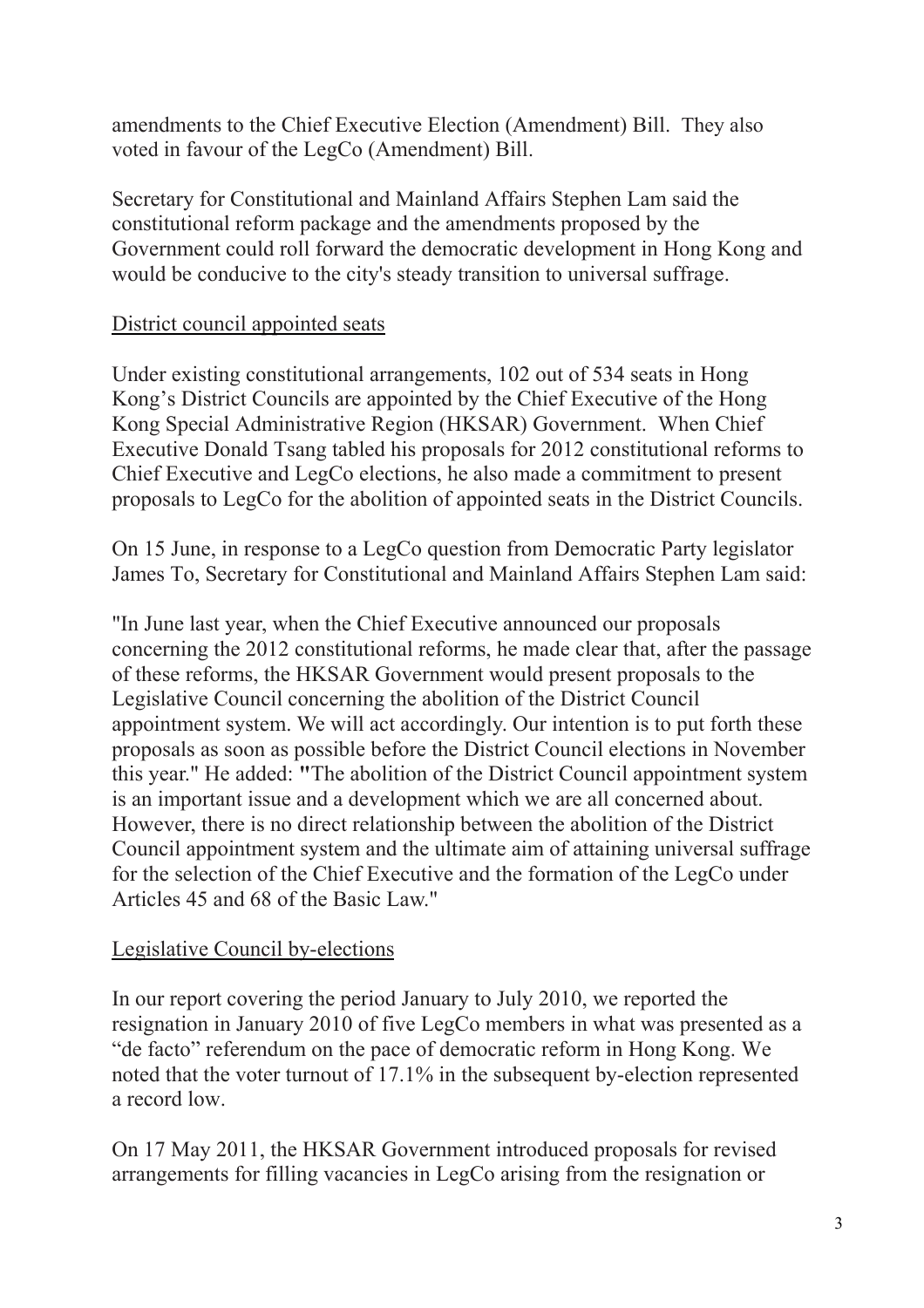death of a LegCo member in a directly elected seat. The Government described the proposed replacement arrangement as suitable for Hong Kong and consistent with its system of proportional representation.

The system of proportional representation was adopted in 1998 to encourage and sustain the representation of multiple political parties in geographical constituencies in LegCo. The system is based on the largest remainder method and the Hare quota in each of the 5 constituencies. It requires the numbers of votes for each candidate list to be divided by a quota representing the number of votes required for a seat. After a seat has been allocated to each party which has the required number of votes, the largest remainders are then each allocated one additional seat until they are all allocated.

On the detail of the proposals, a Government spokesman from the Constitutional and Mainland Affairs Bureau said:

 "A vacancy arising mid-term in the geographical constituencies (GCs) or the newly established District Council (second) functional constituency (DC (second) FC) seats will be filled by reference to the election result of the preceding general election. The first candidate who has not yet been elected in the list with the largest number of remainder votes in the preceding general election will be returned. These constituencies adopt the proportional representation list voting system. The proposed replacement mechanism is consistent with the proportional representation electoral system and reflects the overall will of the electors expressed through the general election.

In the event that the list of the resigned Member still maintains the largest number of remainder votes after discounting the quota of votes required for returning the Member(s), the first candidate who has not been elected on that list will fill the vacancy.

If the candidate concerned has died, or is now disqualified or does not wish to serve, the first unelected candidate on the list with the second largest number of remainder votes will fill the vacancy and so on.

The replacement arrangement does not apply to traditional FCs. A vacancy arising mid-term in the FCs (other than the DC (second) FC) will be filled by a by-election."

The Government spokesman added, "The proposed replacement arrangement will be implemented commencing from the fifth term of the LegCo on 1 October, 2012 after the Legislative Council Ordinance is amended."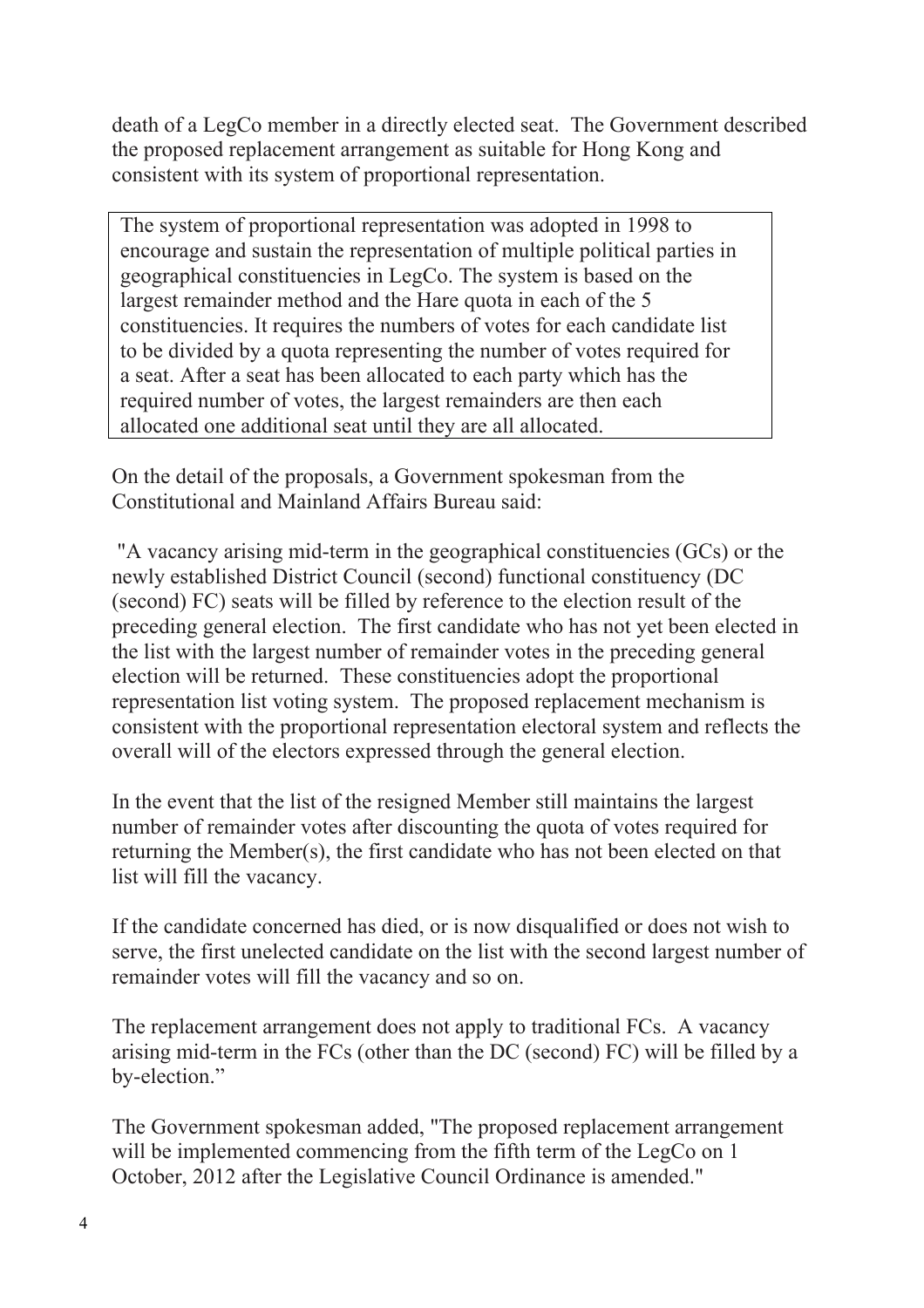The government's proposals sparked widespread public debate in Hong Kong. Executive Council member and Democratic Alliance for the Betterment of Hong Kong (DAB) party Vice-Chairman Lau Kong-wah welcomed the government's proposals which he said could deter legislators from adopting deliberate resignation tactics and wasting public money. By contrast, in a submission to the Legislative Council on 17 June, the Hong Kong Bar Association said the government's proposal to scrap by-elections was incompatible with articles 26 and 68 of the Basic Law, which state that Hong Kong permanent residents should have the right to vote and to stand for election, and that LegCo should be constituted by elections.

The Bar Association also said the proposal would go against the United Nations International Covenant on Civil and Political Rights, which applies to Hong Kong. In its submission, the Association said: "The mechanism does not serve to express the free will of the electors. Rather, it forces the choice of the backup candidate upon them by operation of law. The electors are deprived, in substance, of their right to vote for the candidate to fill the vacancy. …… Those who wished to seek election when a vacancy arose would also be deprived of their right to stand for election."

In response, a spokesperson for the Constitutional and Mainland Affairs Bureau said the Government had taken legal advice and that the proposal conformed to the Basic Law. Secretary for Constitutional and Mainland Affairs Stephen Lam told legislators that the replacement mechanism could reflect the voters' general will.

Also on 17 June, 63 university academics signed a petition urging the government to drop the proposal. Pan-democrat legislators told the media they were dissatisfied that the Government was trying to push through the proposal in less than a month. A number also expressed unhappiness with the substance of the proposals.

On 18 June, Secretary for Constitutional and Mainland Affairs Stephen Lam said:

 "We have observed very closely reactions in the community to our amendment bill regarding the replacement mechanism for vacancies arising in the Legislative Council. We do believe that the legal advice which the Hong Kong Special Administrative Region (HKSAR) Government has sought will stand. There is a strong case for this loophole to be plugged so that serving Legislative Councillors cannot resign at will. We have ensured that our proposals are consistent with Article 68 of the Basic Law in that we will be using the results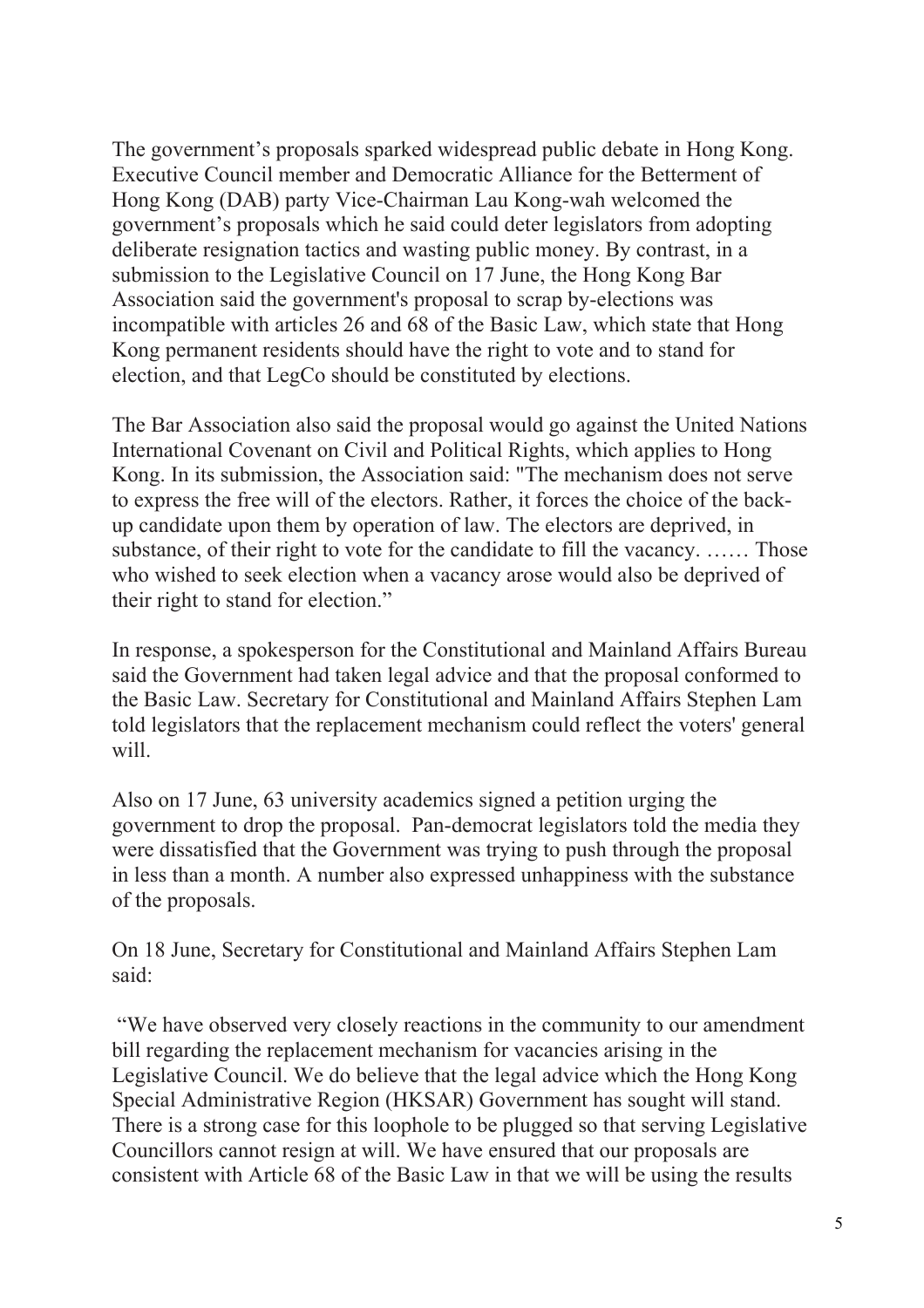of the general election starting from September 2012 to institute a replacement mechanism for Legislative Councillors who resign or in other circumstances where vacancies arise.

Furthermore, this set of proposals is consistent with Article 26 of the Basic Law whereby permanent residents of the HKSAR can vote and can stand for election. Finally, under Annex II of the Basic Law, it is for the HKSAR to enact local legislation to implement provisions whereby we form the Legislative Council and therefore it is for the HKSAR Government to propose a bill and for the legislature to decide on whether or not to support and to enact such a bill."

"With regard to the opinion of the Bar Association issued yesterday, I would like to emphasize that the HKSAR Government, in proposing the replacement mechanism when vacancies arise in future, we have actually sought legal advice. We are confident that our proposals are consistent with the Basic Law. Article 68 of the Basic Law prescribes that the Legislative Council shall be constituted by elections. In future, we will still be basing our replacement candidate lists on the general election to be held starting from September 2012. Therefore, the requirement that we constitute the Legislative Council through elections will be met. Article 26 of the Basic Law provides that permanent residents of Hong Kong shall have the right to stand for elections and have the right to cast their votes. In future, starting from September 2012, like previously, permanent residents of Hong Kong can cast their votes and stand in elections so Article 26 will be respected. Also, Annex II of the Basic Law provides that it is for the HKSAR Government to propose election bills to the Legislative Council for consideration. That is precisely what we have done now. It is the joint responsibility of the Legislative Council and the Government to respond to the clear community opinion expressed last year – that we need to plug this loophole whereby individual legislators can choose to resign at will to instigate by-elections and to promote the so-called "referendum"."

On 21 June, the Hong Kong Bar Association issued a further press release on the HKSARG's proposals regarding replacement arrangements in the event of a vacancy of the LegCo saying:

"The Hong Kong Bar Association notes that considerable public and media attention has been generated by its submissions to LegCo in response to the Government's proposals regarding replacement arrangements in the event of a vacancy."

"The Bar remains of the view that the Government's proposals in their present form are contrary to the Basic Law, the Hong Kong Bill of Rights and the International Covenant on Civil and Political Rights. Further, the proposals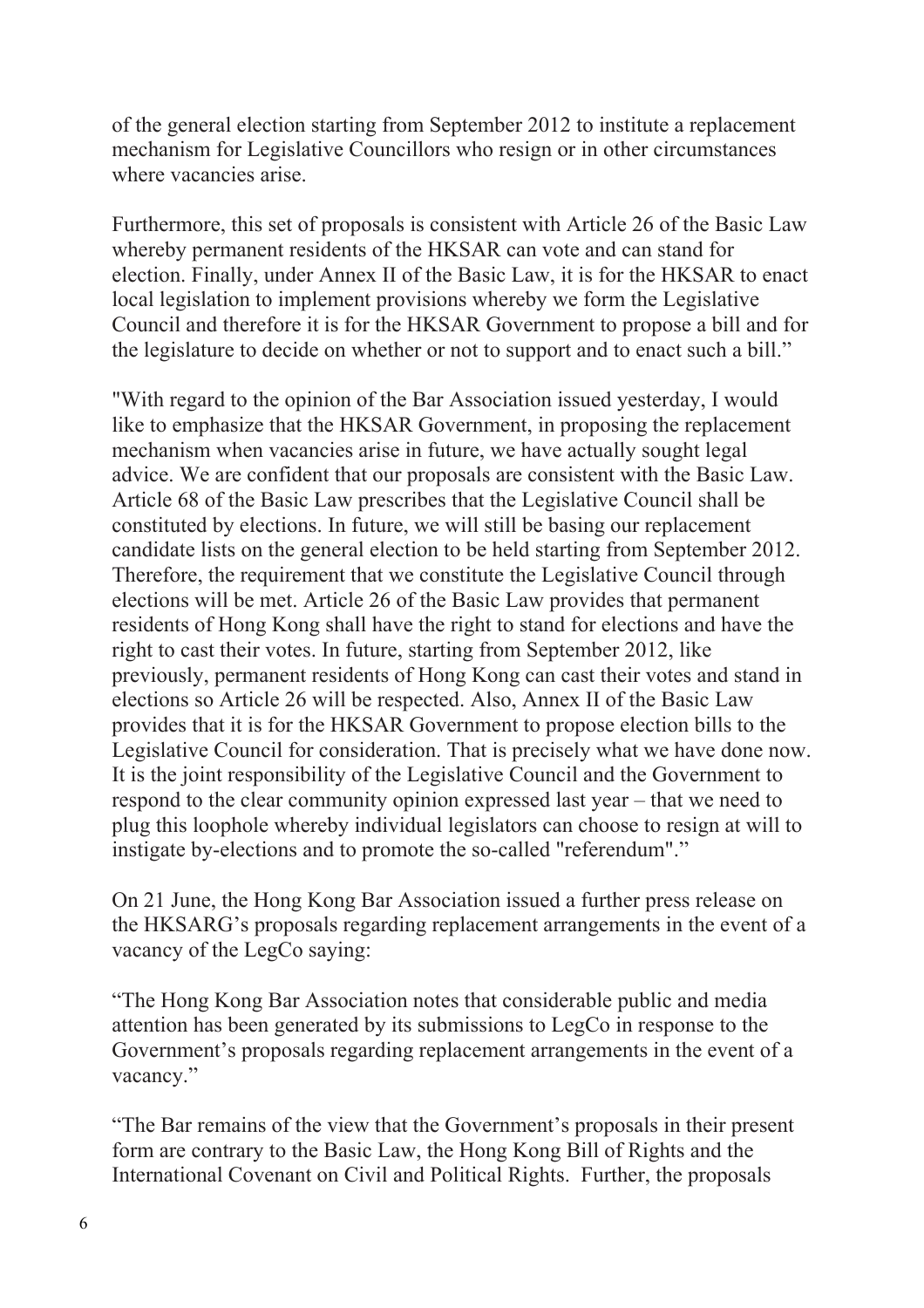represent an unwarranted and unjustified attempt to deprive Hong Kong citizens of their right to vote and their right to stand for election in the event of a vacancy arises in LegCo in the future. The Bar notes that the proposals in their present form would appear to be inconsistent with the Government's standing policy of encouraging members of the public to register in the electoral rolls and exhorting them to exercise their vote."

Controversy continued throughout late June. On 22 June, 12 pan-democratic lawmakers resigned en masse from the LegCo Bills Committee tasked with examining the by-election proposals. On 29 June, 500 young academics took out a full-page advertisement in Ming Pao newspaper calling on the Government to withdraw the proposal and consult the public. A further group of pro-democrat activists, "Power Voters" took out an advertisement in the Hong Kong Economic Journal, asking the Democratic Party lawmakers to tender resignations in the five Geographical Constituencies to initiate byelections to oppose the proposed replacement mechanism.

On 28 June, the government announced a revised legislative proposal with the aim of addressing concerns which had emerged from their discussions with the LegCo Bills Committee.

On 29 June, the Hong Kong Bar Association issued another statement on the issue, still questioning the constitutionality of the proposal. The association said the objectionable features of the government's proposal remained and called on the Government to withdraw their proposal and begin a public consultation on the subject. Joining the protests, Law Society of Hong Kong President Junius Ho expressed concern about the haste with which the legislation was being pushed through. He also urged the Government to consult the public on the issue and called on legislators to play their role to check on the Bill.

On 29 June Chief Executive Donald Tsang spoke on the proposal and defended it in public for the first time. He said the community had strong reactions towards the so-called "referendum" last year and expected the Government to take measures to plug the loopholes in the mechanism. He added that the Government had the responsibility to seek effective ways to handle the matter and address public demands. He hoped the public would understand and support the proposal.

In a further newspaper protest, on 30 June, more than 120 professionals and academics issued a joint statement in a full-page advertisement in Ming Pao newspaper. They criticised the proposed replacement mechanism for depriving people's right to vote and urged the public to join a procession on 1 July to express their opposition.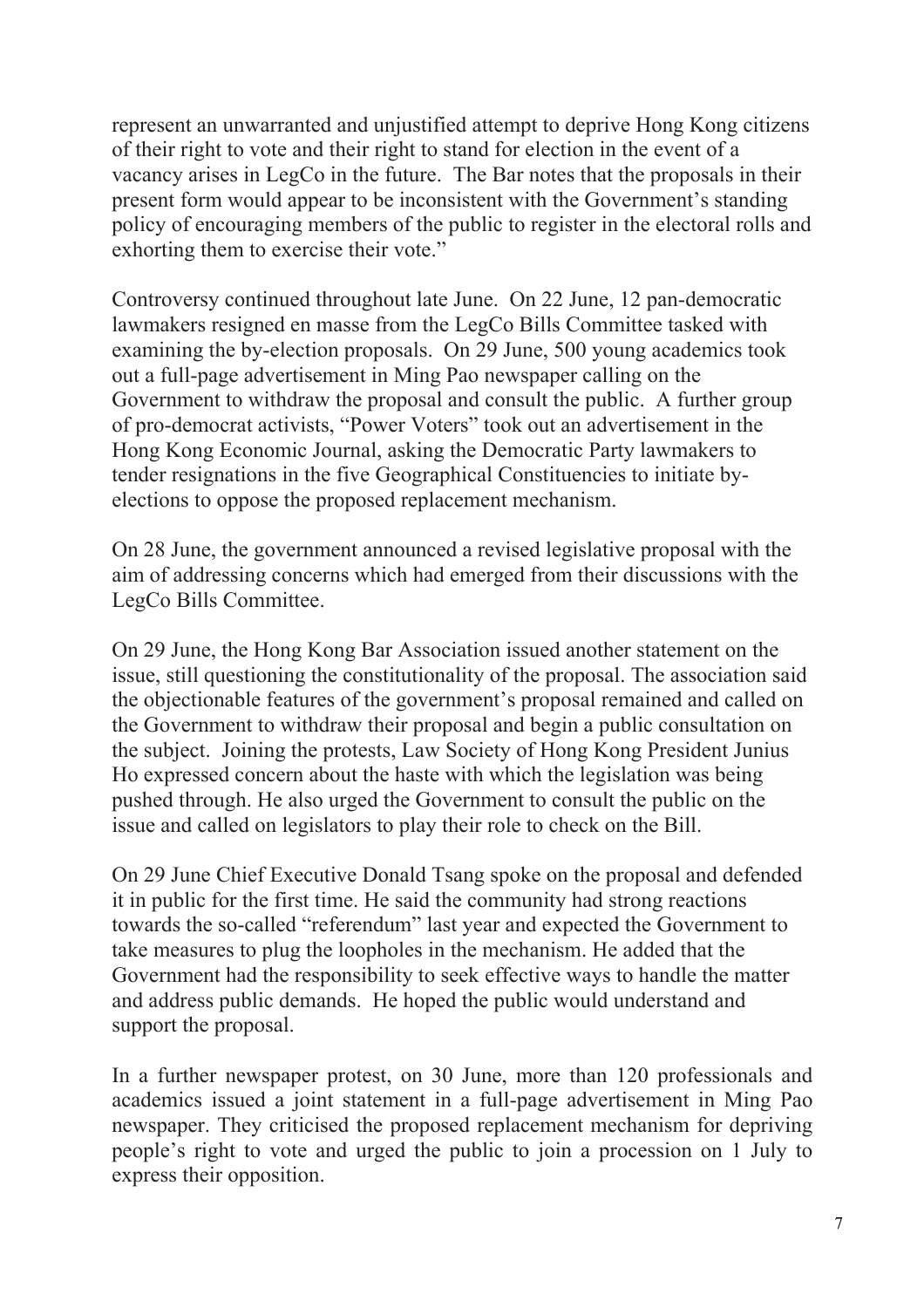*On 4 July, the government suspended legislative work on the by-election replacement mechanism and launched a two-month public consultation exercise. We will cover the issue in detail in the next six-month report.* 

On 30 June, in response to media enquiries, British Consul-General Andrew Seaton said:

"**The UK continues to take a close interest in political and constitutional developments in Hong Kong. We have therefore been following with interest the debate about the government's proposals for changes to byelection arrangements for directly elected seats in the Legislative Council. This is clearly an issue on which there continues to be a wide range of views in Hong Kong. We hope the government will take this range of opinions fully into account before moving ahead with the proposed changes."**

**As we noted in our last report, the UK firmly believes that Hong Kong's stability and prosperity are underpinned by its rights and freedoms and that the best way of guaranteeing these is by Hong Kong moving to a system of full universal suffrage in line with the promised timetable and international standards. We welcome the milestones reached so far and look forward to further substantive progress towards full universal and equal suffrage for the election of the Chief Executive in 2017 and Legislative Council in 2020.** 

#### **BASIC LAW ARTICLE 23**

Article 23 of Hong Kong's Basic Law provides that "The Hong Kong Special Administrative Region shall enact laws on its own to prohibit any act of treason, secession, sedition, subversion against the Central People's Government, or theft of state secrets, to prohibit foreign political organizations or bodies from conducting political activities in the Region, and to prohibit political organizations or bodies of the Region from establishing ties with foreign political organizations or bodies."

In previous reports, we have covered in detail the HKSAR Government's attempts to introduce national security legislation to meet its obligations under Article 23 of the Basic Law (BL23). Draft legislation was withdrawn in September 2003 following demonstrations on 1 July 2003. As we noted in our last report, at his annual policy address on 13 October 2010, the Hong Kong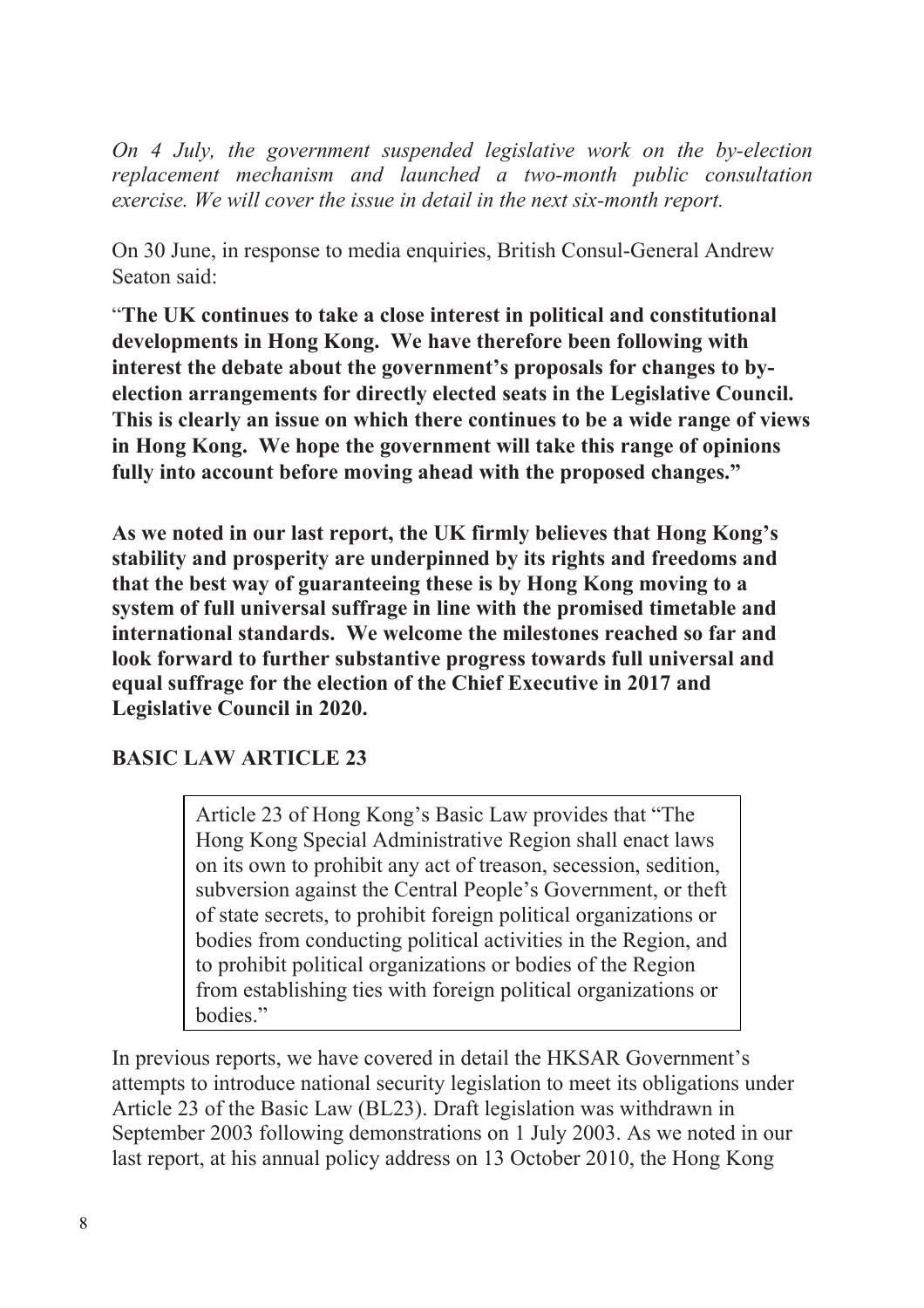Chief Executive Donald Tsang said the government would not attempt to reintroduce the legislation during the remainder of its term.

On 15 June, in response to a reporter's question during his official visit to Macau, Hong Kong and Macao Affairs Office (HKMAO) Director Wang Guangya said**:** 

"Hong Kong should introduce a national security law under Article 23 of the Basic Law. It will be introduced when everyone reaches a consensus." He said he would leave it up to the next administration to decide whether it wanted to take up this duty.

### **ONE COUNTRY, TWO SYSTEMS**

There were a number of high-level exchanges between senior members of the Central People's Government and Hong Kong government and non-government figures over the course of the reporting period.

On 12 January, Vice-President Xi Jinping received a delegation from the Hong Kong Chinese General Chamber of Commerce in Beijing. He told them the Central People's Government would continue to adopt effective measures to support Hong Kong to develop its economy and improve people's livelihoods. The Central People's Government would pro-actively support the Government of the Special Administrative Region in handling the constitutional reform package for 2012 to enable Hong Kong's constitutional development to move forward in accordance with the Basic Law. Noting that the situation of Hong Kong was good in general but the city faced many challenges, Mr Xi said he hoped that delegation members would support the Chief Executive and the HKSARG to govern Hong Kong according to the law, and maintain Hong Kong's social harmony and stability.

On 16 January, Hong Kong and Macao Affairs Office (HKMAO) Director Wang Guangya met 3 pro-government legislators in Shenzhen. This was the first time since the Handover that the HKMAO Director had met a large group of Hong Kong legislators The Hong Kong media reported that Mr Wang had said that there would be more policies relating to and supportive of Hong Kong in the forthcoming National 12th Five-Year Plan.

On 5 March, the National 12th Five-Year Plan launched at the opening of the annual session of the National People's Congress in Beijing, included for the first time a dedicated chapter on Hong Kong and Macau. The relevant section reiterated previous pledges of support for Hong Kong to boost its status as an international financial, trade and shipping centre and develop its traditional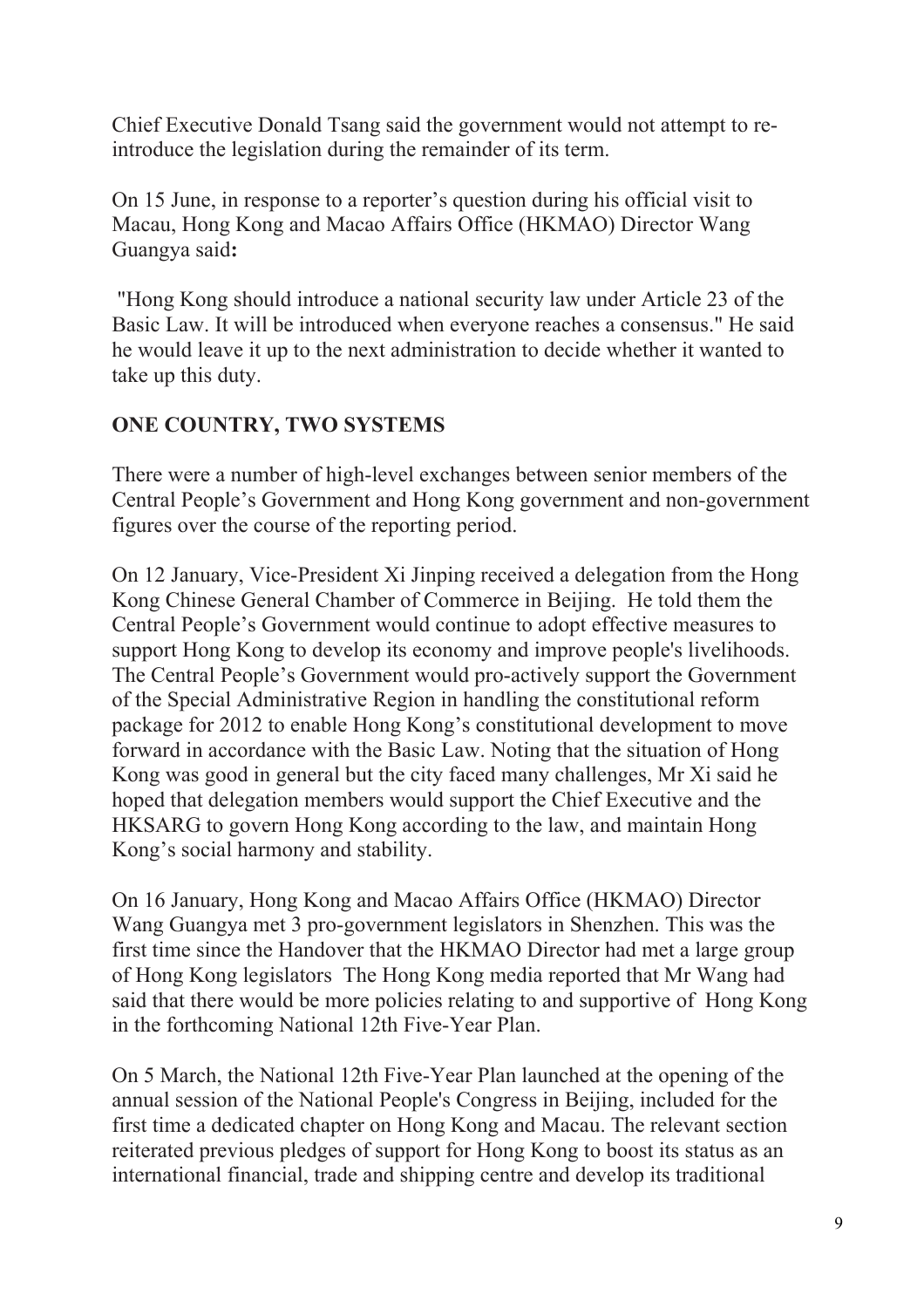pillar industries and its leading role in the financial system of the Pearl River Delta. The plan stated that Beijing would encourage Hong Kong to strengthen its role as an offshore hub for renminbi business and an international centre for asset management.

Delivering the State Council's annual work report to the congress, Premier Wen Jiabao said:

 "We will make full use of the unique role Hong Kong and Macau play in China's overall development strategy. We will base co-operation between the mainland and Hong Kong and Macau more firmly on a set of mechanisms, and support the deepening of intra-regional co-operation between Guangdong and Hong Kong and Macau for mutual benefit."

Central Government Liaison Office Director Peng Qinghua said the Premier's annual work report and the National 12th Five-Year Plan had further confirmed Hong Kong's role and laid down the city's new targets, which he described as encouraging.

On 5 March, Chief Executive Donald Tsang in his meeting with Guangdong Party Secretary Wang Yang and Guangdong governor Huang Huahua said he was excited with the chapter, which made the direction of Hong Kong's future development more concrete.

On 12 June, Hong Kong and Macao Affairs Office Director, Wang Guangya arrived in Hong Kong for a three-day official visit, the first since he took office in October 2010. His programme included meetings with Chief Executive Donald Tsang, Chief Secretary for the Administration Henry Tang and Bureau Secretaries. Mr Wang also visited the Stock Exchange and the Hong Kong Monetary Authority and met about 150 representatives of various sectors of the community including 40 members of the LegCo.

On 13 June, speaking at a luncheon, Mr Wang urged the city to focus on development. He said the Central People's Government would continue to back the Special Administrative Region. He added that Hong Kong should focus on its infrastructure and long-term development and enhance its co-operation with the Mainland. He also called on Hong Kong people to take into account Hong Kong's long-term interests to reach a consensus over contentious issues and to support the Chief Executive and the SARG's governance.

At a press conference on 14 June, Mr Wang said property and housing was one of the main issues of concern in Hong Kong. Hong Kong people should work with the government to maintain the SAR's competitive edge, amid rapid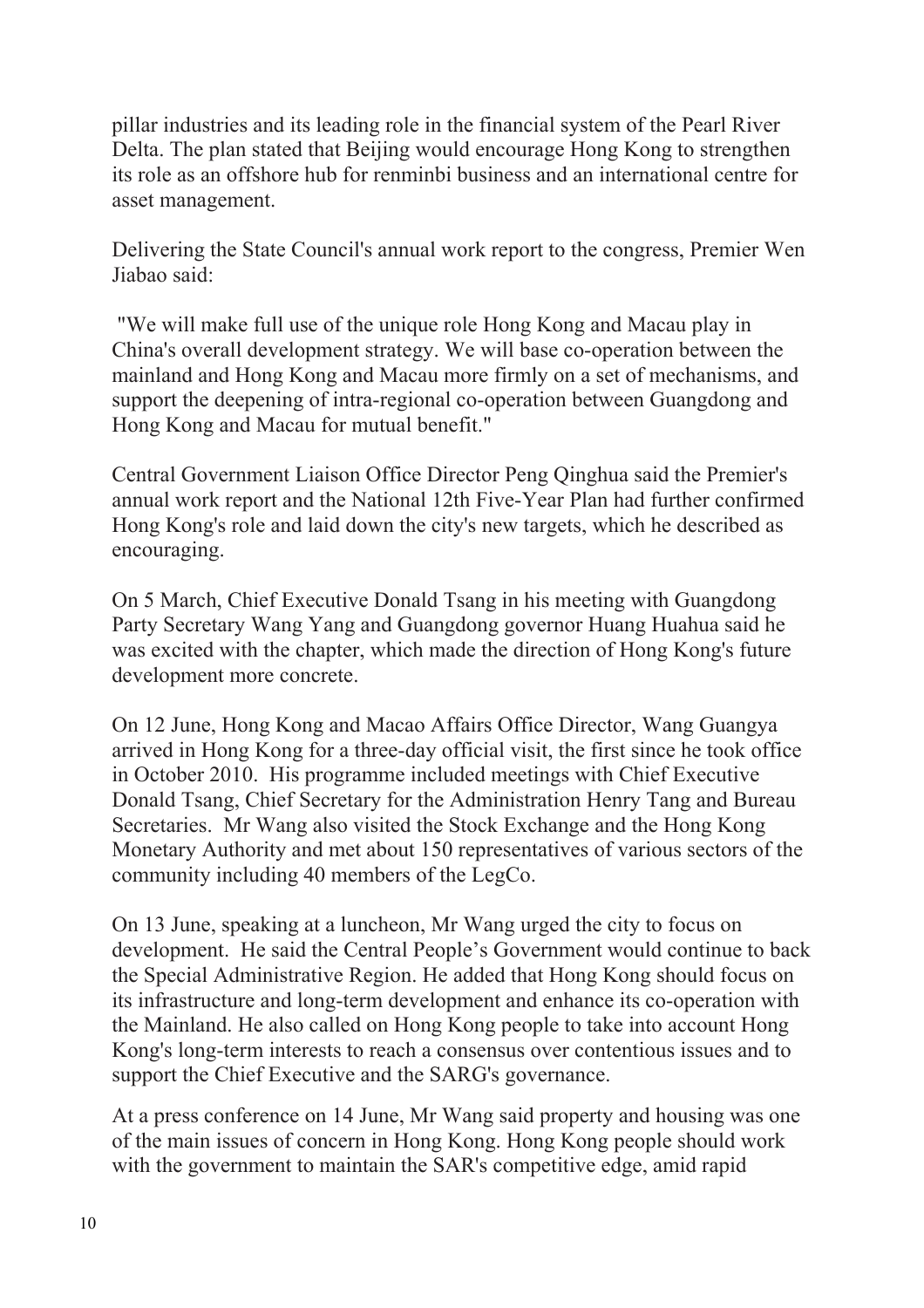development by mainland cities. He also said the central government would continue to give Hong Kong autonomy in its affairs.

During Mr Wang's visit, about 40 members the League of Social Democrats and People Power parties tried but failed to hand petition letters to him calling for universal suffrage and the release of detained Mainland artist Ai Weiwei and jailed Nobel Peace Prize winner Liu Xiaobo.

On 23 June, Chinese Vice President Xi Jinping called on the country's Hong Kong-based political advisors to make greater efforts to promote exchanges and cooperation between the Chinese mainland and Hong Kong. Xi made the remarks during a meeting with a Hong Kong-based delegation of the Chinese People's Political Consultative Conference (CPPCC).

### **POLITICAL PARTIES**

In our last report, we noted a period of change for Hong Kong's political parties. On 8 January the Civic Party elected its new leadership. Lawmaker Alan Leong was elected uncontested as the party's leader, taking over the post from Audrey Eu, while the party secretary general Dr Kenneth Chan was elected party chairman.

On 9 January, legislator Regina Ip inaugurated the New People's Party, pledging to chart a new path for a quality democratic system and economic growth. Ms Ip said she had not discussed the formation of a party with Beijing nor sought its endorsement.

In our last report, we also noted the departure from the Democratic Party (DP) of 28 members. On 15 January another 12 Democratic Party members announced their plans to resign.

On 16 March, the Hong Kong media reported that a group of trade unionists and social democrats, led by former legislator Fernando Cheung had established a new political party provisionally named the Labour Party. The group said they aimed to launch the party formally in late summer. They were not planning to contest the November District Council elections, but were targeting seats in the 2012 LegCo elections.

**As we noted in our last report, we welcome the continuing dynamism and pluralism in Hong Kong politics and their contribution to a lively and inclusive public and civil society agenda.**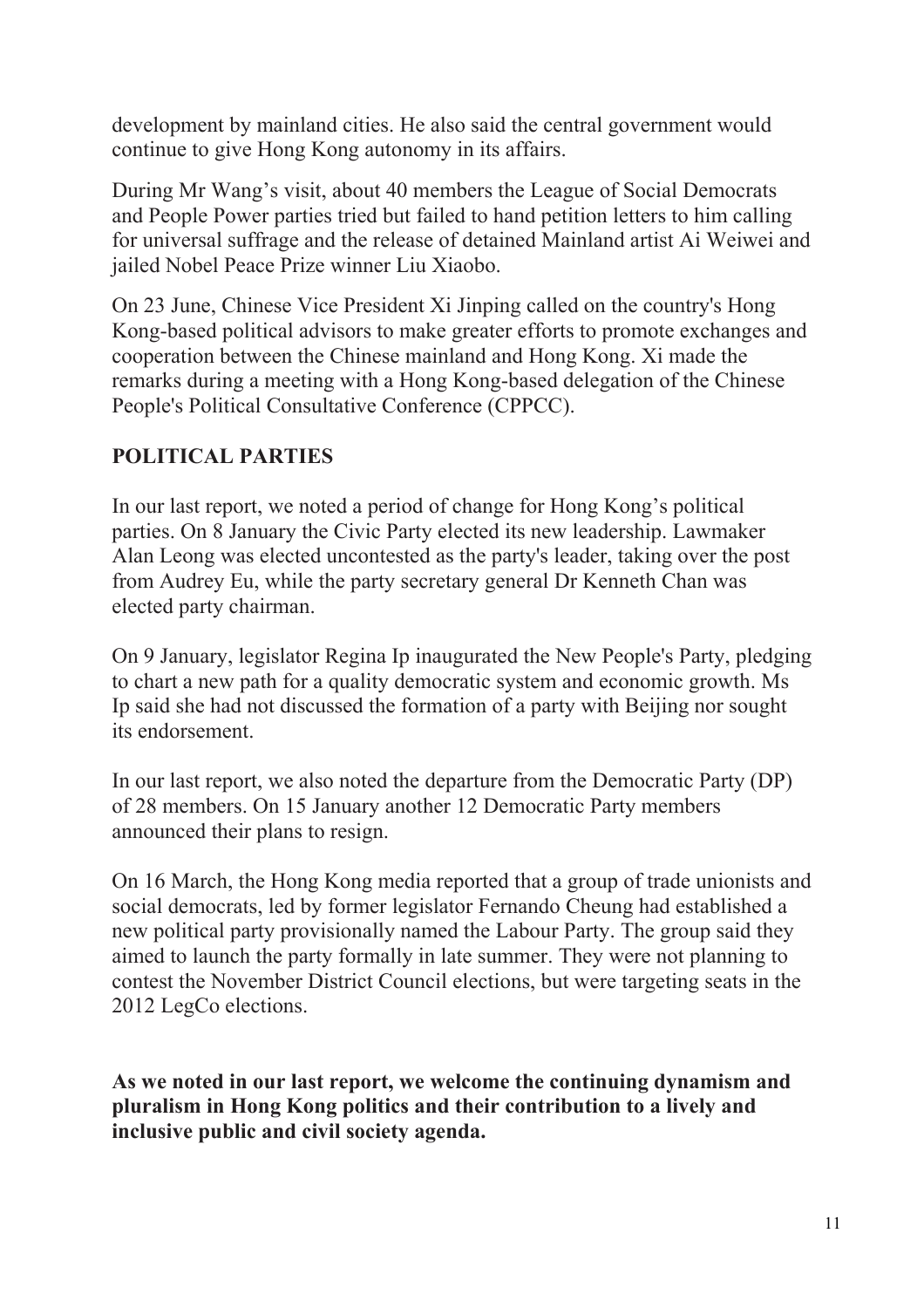#### **BASIC RIGHTS AND FREEDOMS**

#### **MARCHES AND DEMONSTRATIONS**

Hong Kong people continued to exercise their rights of freedom of speech and association throughout the reporting period, and regular marches and demonstrations continued to be a part of civic life in Hong Kong. Most marches and demonstrations passed off peacefully with only a few resulting in arrests. However, there were concerns in some quarters about the increasingly disruptive tactics of a small minority of protestors.

We report below on some of the larger demonstrations and police and government reactions:

On 1 January, the League of Social Democrats organised a demonstration demanding the release of Nobel Peace Prize laureate Liu Xiaobo and other dissidents jailed on the mainland. The protest ended in peaceful dispersal.

On 1 March, several members of the League of Social Democrats staged a protest to express dissatisfaction with the Government's Budget proposals. Protesters charged at Hong Kong Chief Executive Donald Tsang. A government spokesperson later confirmed one of the protesters "used his body to push the Chief Executive." Hong Kong police arrested a 25-year-old man following the incident,who was subsequently charged with common assault and released on bail.

On 6 March, a larger group took to the street to protest against the government's Budget proposals. Scuffles broke out between activists and police officers, ending with the arrest of 113 protesters who were later released on bail. The pan-democratic parties which organised the protest said more than 10,000 people took part in the march. Police estimated the turnout at 6,300.

On 7 March, in a speech at Peking University in Beijing, Hong Kong Chief Executive Donald Tsang told students that freedom of speech was respected in Hong Kong but added that police needed to maintain order if people obstructed traffic and disrupted order.

On 7 March, Central Government Liaison Office Director Peng Qinghua, in a speech about the 'Role of Hong Kong in the Twelve Five-Year Plan', said the public did not want to see radical acts being used to express people's views. He said he respected Hong Kong residents' rights to express their views through legal means but urged Hong Kong citizens to consider whether their way of expressing them could harm Hong Kong's core values.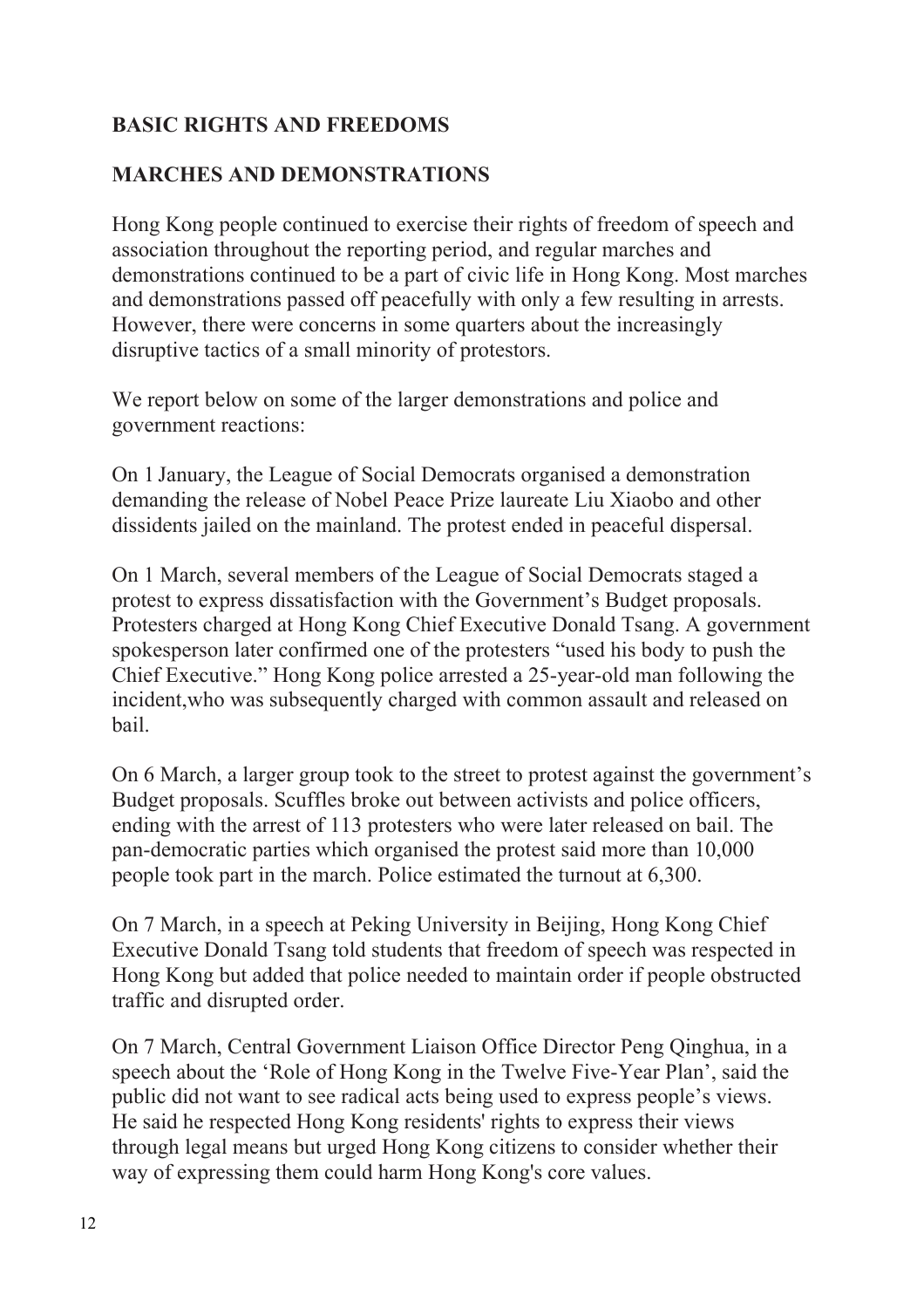During the reporting period, there was a series of demonstrations in support of detained mainland artist Ai Weiwei. On 23 April, protesters led by a coalition of artists ("the Art Citizens") marched through Kowloon ending with a rally in front of the Cultural Centre. Organisers said 2,000 people took part, however, the police put turnout between 500-900 people. There were no arrests.

On Easter Sunday (24 April), representatives of the League of Social Democrats, the April Fifth Action Group and around 400 members of Falun Gong marched to the Central Government Liaison Office calling for an end to religious persecution in China; and the release of Ai Weiwei. Police maintained order. Again there were no arrests.

On 26 April, about 14 League of Social Democrats members marched to the Central Government Liaison Office to commemorate the People's Daily Editorial on 26 April 1989 which described the student movement as 'riots', and to demand the release of human rights defenders on the mainland. Fifty police and seven police cars guarded the Central Government Liaison Office during the protest. The Hong Kong Journalists' Association said that it was unacceptable that the police had set up a media area to separate the press from a group of only 14 protestors.

On 15 May, police officers broke up a dance gathering to mark the 7th International Day against Homophobia and Transphobia (Idaho) on grounds that the organizers did not have an entertainment licence. Idaho Chairman Reggie Ho said: "We are simply having a peaceful, meaningful gathering to encourage all gays and lesbians in Hong Kong. The dance had been scheduled to last 30 minutes but was brought to an end after five minutes.

On 4 June, tens of thousands of candle-bearers held a night vigil in Hong Kong's Victoria Park to mark the anniversary of events around Tiananmen Square in 1989. Police put the number of those taking part at 77,000. The organiser, Hong Kong Alliance in Support of Patriotic Democratic Movements in China, said the figure was more than 150,000. Alliance chairman Lee Cheuk-yan accused the police of trying to stop further participants from entering the park by closing some entrances. 53 people were arrested on charges of assaulting or obstructing police and illegal assembly after the candlelight vigil. All of those detained were released unconditionally by noon on the same day but the police warned they would not rule out future arrests or prosecutions. A spokesman said:

 "The Police respect the public's rights to expression, freedom of speech and assembly but they must follow Hong Kong laws and social order when they express themselves."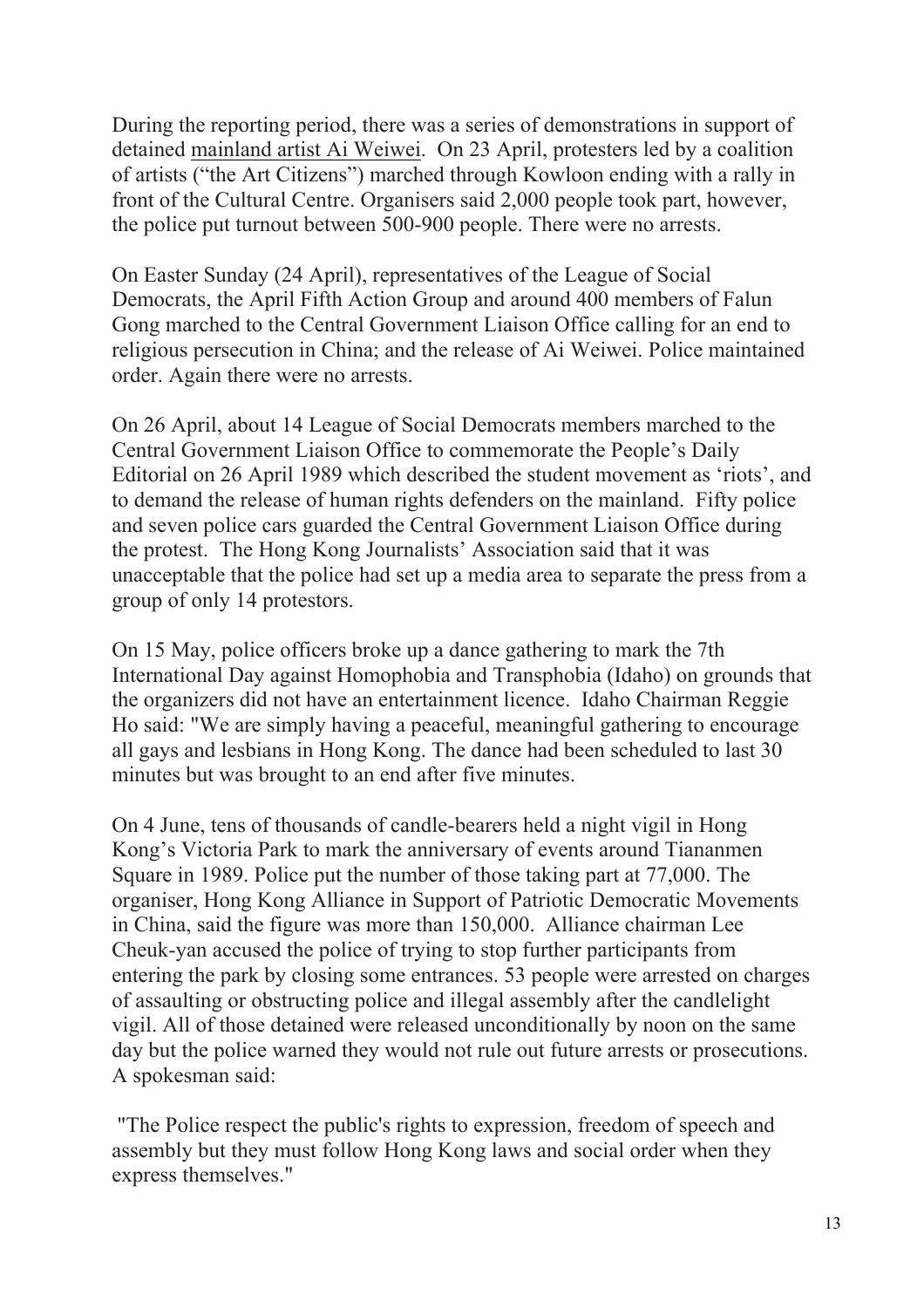On 29 May, several political groups organised protests and demonstrations outside the Central Government Liaison Office to petition for the end of suppression of a Jasmine revolution in China and the release Ai Weiwei and other dissidents. Five groups of advocates - including the Hong Kong Alliance in Support of Patriotic Democratic Movements in China, the Hong Kong Journalists' Association and the China Human Rights Lawyers Concern Group distributed leaflets urging travellers to avoid the mainland because of the suppression of dissidents and activists.

#### **FREEDOM OF THE PRESS**

**Article 27 of Hong Kong's Basic Law provides for freedom of the press and publication. Over the reporting period Hong Kong's print, broadcast and digital media carried full and lively coverage of political and economic stories in Hong Kong, mainland China and internationally**. **In general we assess freedom of press and publication was upheld.**

However, on 27 April, a poll conducted by Hong Kong University's Public Opinion Programme found that of the 1,003 people interviewed between April 11 and 18, 63 per cent thought that the news media exercised caution when criticising the Central Government, compared with 30 per cent who said otherwise. Sixty-two per cent believed the media were able to criticise the Hong Kong Special Administrative Region Government. The number of respondents who were satisfied with the press freedom fell to 68 per cent from 73 per cent recorded in September last year.

Speaking about the survey, Hong Kong Journalists' Association chairman Mak Yin-ting said self-censorship was not a recent issue, but a continuing problem that threatened press credibility and freedom. She added that public awareness of the problem highlighted its seriousness and showed it was time to do something about it.

# **FREEDOM OF MOVEMENT**

On 2 January, exiled Mainland activists Wang Dan and Wu'er Kaixi applied for visas to travel from Taiwan to Hong Kong to enable them to attend the funeral of prominent human rights and democracy campaigner Szeto Wah. On 5 January, the Hong Kong Government informed Wang Dan and Wu'er Kaixi they would not be granted permission to enter.

As we have noted in our previous reports, twelve elected legislators in Hong Kong continue to be prevented from travelling freely to mainland China.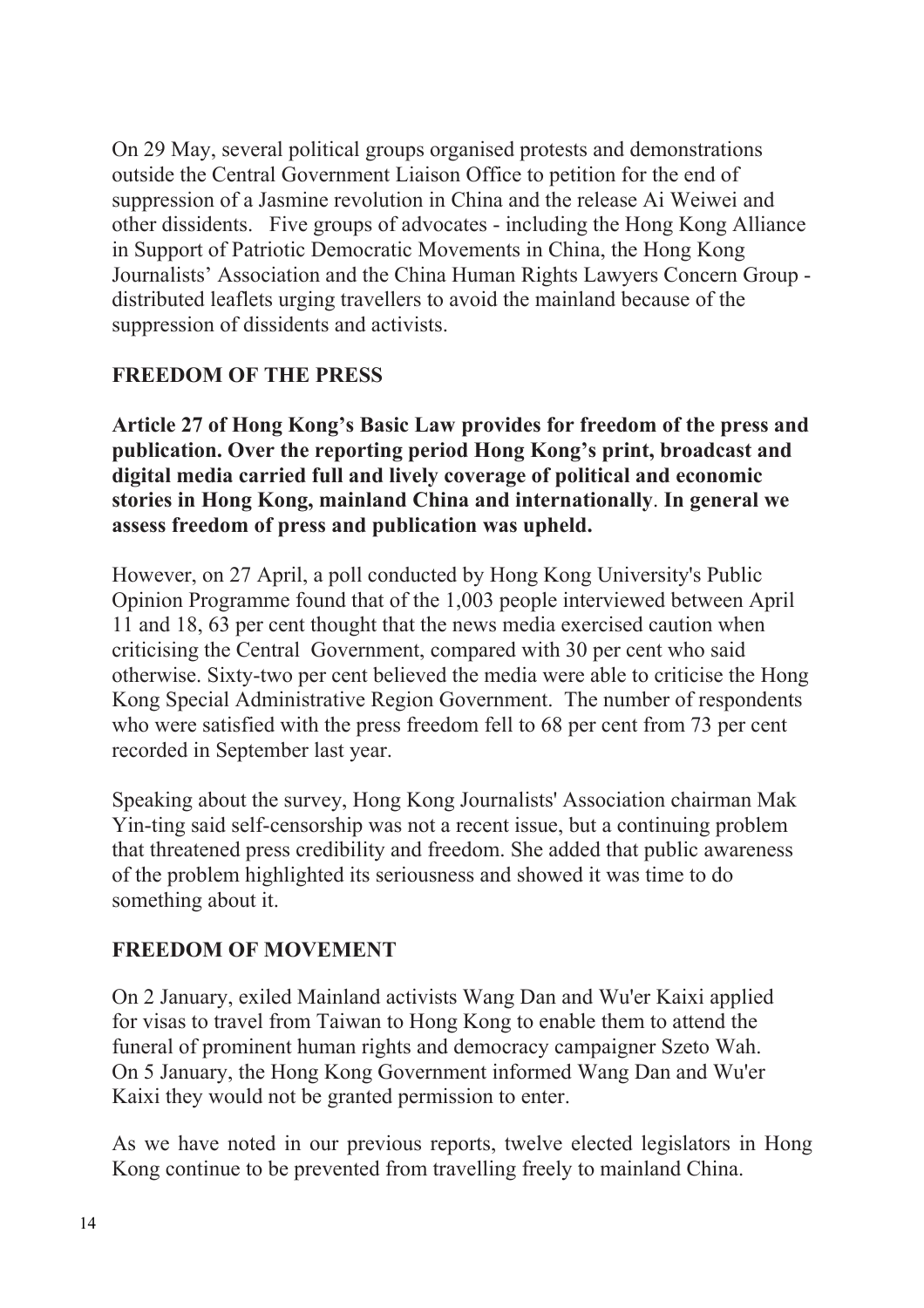**We hope that the Chinese Government will allow all legislators who wish to travel to do so. The continued inability of legislators to travel to the mainland remains a barrier to open dialogue and mutual understanding.** 

# **LEGAL AND JUDICIAL**

#### **Article 82 of the Basic Law**

The power of final adjudication of the Hong Kong Special Administrative Region shall be vested in the Court of Final Appeal of the Region, which may as required invite judges from other common law jurisdictions to sit on the Court of Final Appeal.

On 11 April, Chief Justice Geoffrey Ma welcomed the acceptance by Chief Executive Donald Tsang of recommended appointments of Lord Collins of Mapesbury and Lord Clarke of Stone-cum-Ebony, both serving Justices of the Supreme Court of the United Kingdom, as non-permanent judges on Hong Kong's Court of Final Appeal. The Chief Justice noted that the Administration would seek the endorsement of the LegCo for their appointments.

# FG HEMISPHERE/ CONGO CASE

In our last report, we covered the FG Hemisphere Associates sovereign immunity case. We noted that the Court of Final Appeal had rejected an application by the Democratic Republic of Congo to seek an interpretation from the Standing Committee of the National People's Congress (SCNPC) on the case, preferring to consider it themselves.

The central issue in the proceedings was whether the regime of state immunity applicable in Hong Kong today is one of "restrictive" immunity, as was the case prior to Hong Kong's handover on 1 July 1997, or whether it is one of "absolute" immunity in line with the Central People's Government's (CPG) legal framework.

On 21 March, the Court of Final Appeal (CFA) heard the case and on 8 June delivered their provisional judgement that the "one country, two systems" principle did not extend to the doctrine of state immunity, and that the case should be referred to the Standing Committee for the National People's Congress (SCNPC) for an interpretation of Hong Kong's Basic Law.

On the detail, the Court of Final Appeal held by a 3:2 majority that as a matter of legal and constitutional principle, it was not open for Hong Kong to adopt a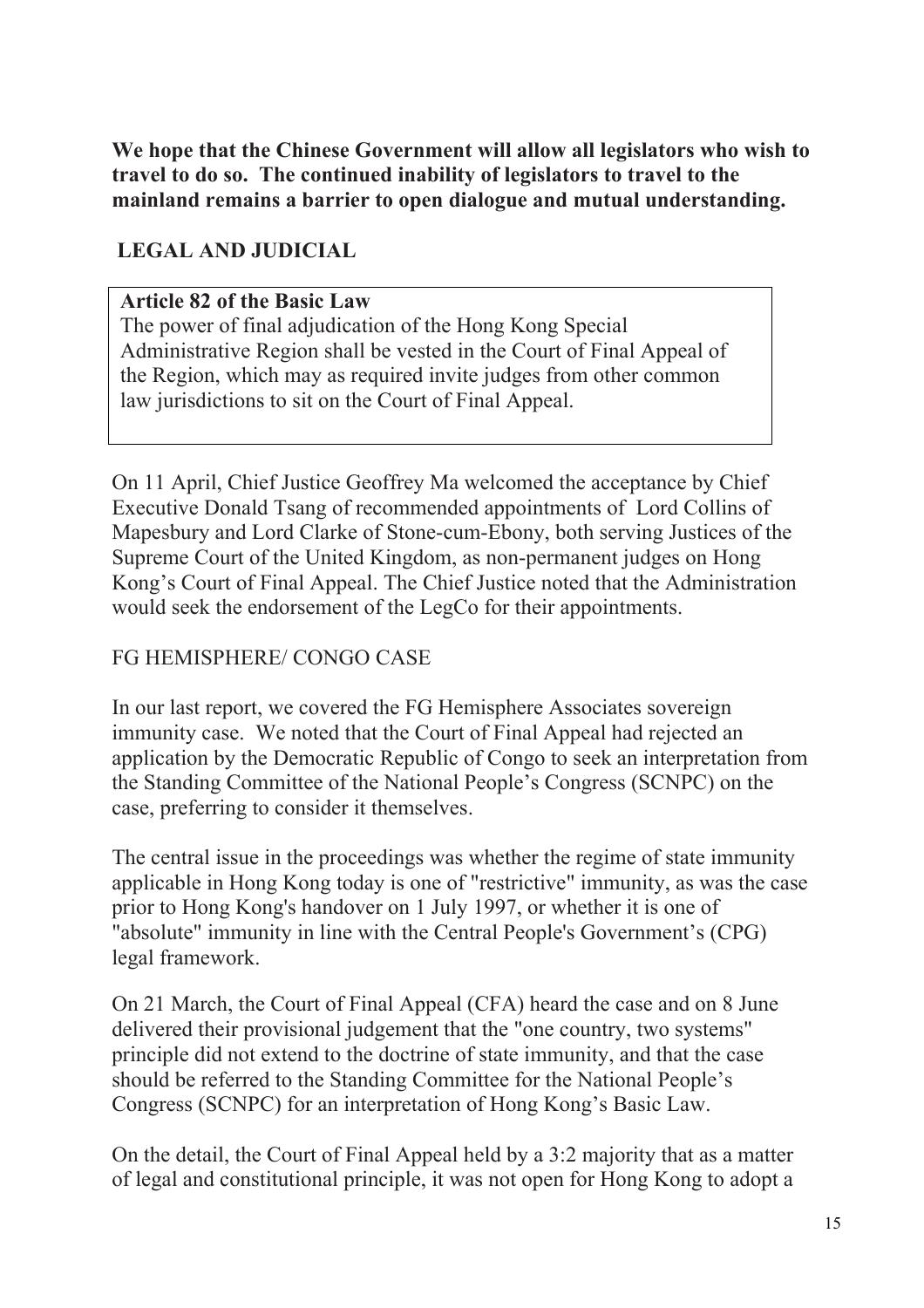different regime of state immunity to that practiced by the Central People's Government. The Court of Final Appeal reasoned that state immunity was, by its very nature, a doctrine concerned with the relations between states and as such was a matter of policy to be determined by the executive.

The Court of Final Appeal considered the Basic Law fully supported the view that the Central People's Government was responsible for determining Hong Kong's policy on state immunity. In particular, Article 13 of the Basic Law expressly reserves the conduct of foreign affairs to the Central People's Government.

The Court of Final Appeal thereafter concluded that certain questions of interpretation should be referred to the Standing Committee of the National People's Congress under Article 158 of the Basic Law. **This was the first time since the Handover that the Court of Final Appeal had taken this step.**

On 8 June, a spokesman for the Department of Justice welcomed the Court of Final Appeal's decision. A Chinese Foreign Ministry spokesman also welcomed the decision and said that Hong Kong could not deviate from state policy and the decision had a meaningful impact on the implementation of "One Country, Two Systems" and the Basic Law.

The Hong Kong Bar Association, said the Court of Final Appeal had acted in accordance with the Basic Law and that there was no question of the judicial autonomy of the courts of the HKSARG being compromised by the decision.

On 9 June, Justice Kemal Bokhary, who dissented from the majority decision with Justice Barry Mortimer wrote "It has been known that the day would come when the court has to give a decision on judicial independence. That day has come." Justice Mortimer wrote: "If the courts failed to apply the law, the rule of law and the integrity of the legal system as a whole would disintegrate."

#### **HONG KONG – ECONOMY**

Hong Kong's economy continued to perform strongly in the first half of 2011, growing 7.2 per cent (annualised, year on year) in the first quarter before slowing to 5.1 per cent in the second quarter. While growth in goods exports slowed markedly, services exports held up well, growing almost 8 per cent over a year earlier in the second quarter.

Inflationary pressures remain elevated, with headline consumer price inflation reaching 5.2 per cent in the second quarter. The authorities attributed this to external factors, particularly imported food price inflation, and continued strong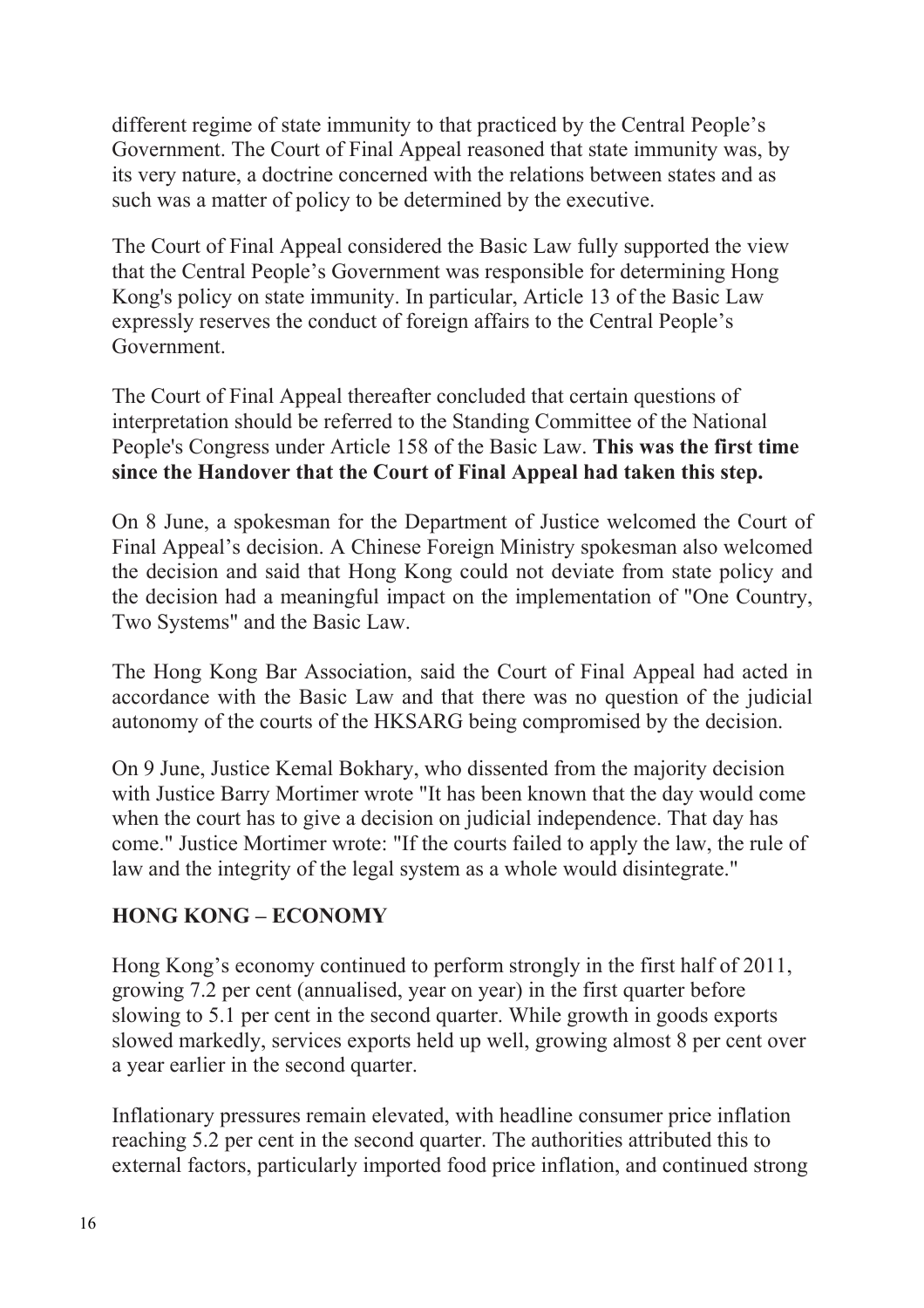demand for housing. Property prices continued to rise steeply, leading to public debate around affordability. Unemployment remained low, at 3.5 per cent in the second quarter.

On 23 February, the Financial Secretary's Budget statement announced that Hong Kong would end the 2010/11 financial year with a significant surplus of HK\$71.3bn (£6bn), 4.1 per cent of GDP, leaving fiscal reserves at around HK\$600bn at the end of March 2011.

The Budget announced a range of measures designed to reduce the impact of inflation on households (including an electricity subsidy, additional tax breaks and some enhanced welfare benefits). There would also be a HK\$6,000 onetime injection into the Mandatory Provident Fund (MPF) pensions scheme.

On 2 March, the Financial Secretary, John Tsang, announced additional measures after criticism from legislators and the public that the Budget could have done more to help those on low and middle incomes. The HK\$6,000 injection into the MPF was cancelled in favour of a cash payment of the same value to all permanent residents aged 18 and above.

An application for temporary funding to tide the Government over until the Appropriation Bill passed was voted down by the LegCo for the first time in history on 3 March. Some pro-establishment legislators were in Beijing at the time and the Government was left two votes short of the required majority. The lack of support was seen by some in the media as a rejection of the Budget. However, a revised interim funding allocation of \$59.79 billion was passed on 16 March.

On 1 May, the Minimum Wage Ordinance came into effect, with the initial statutory minimum wage rate of HK\$28. The Secretary for Labour and Welfare said that the Implementation of the minimum wage had gone smoothly.

On 10 June the Government announced several measures on the property market, including increased land supply for residential housing and prudential supervisory measures for mortgage lending.

In our last report we covered the introduction of the Competition Bill. The legislation was still under debate by the LegCo during the reporting period with target date for passage May 2012. There has been a vigorous debate in the business community about the merits of the Bill.

The offshore renminbi (RMB) market in Hong Kong continued to grow rapidly in the first half of the year. The Hong Kong Monetary Authority said that RMB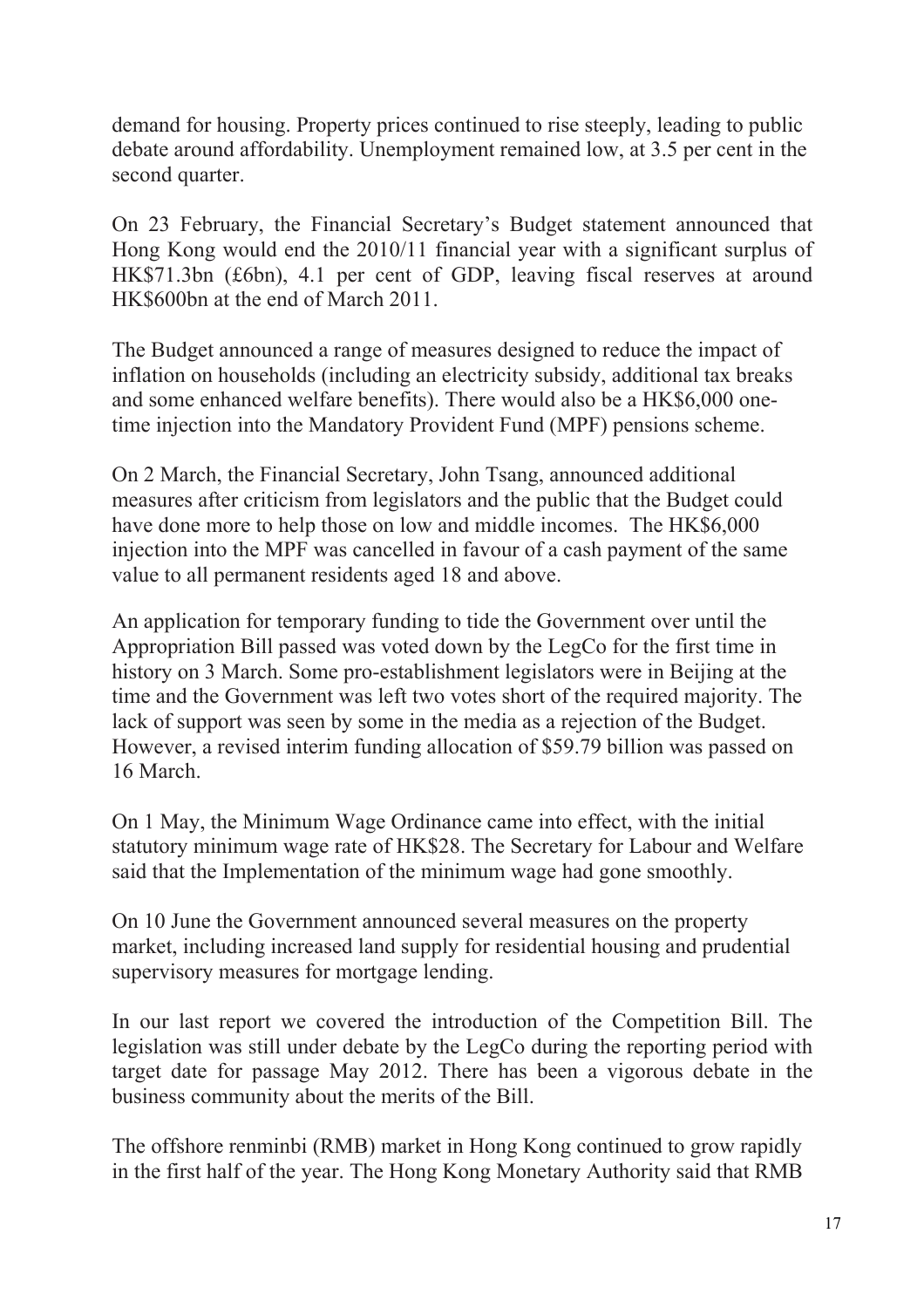deposits reached 540 billion (£51bn) by the end of May (from 60 billion at the beginning of 2010). Standard Chartered estimate that daily transactions in the offshore RMB exchange market reached over US\$1bn by the end of May. On 29 April the first Initial Public Offering denominated in RMB was issued in Hong Kong by Hui Xian REITS.

### **UK/HONG KONG – BILATERAL**

Bilateral ties between Hong Kong and the UK have continued to go from strength to strength.

Over the reporting period, there were Ministerial visits to Hong Kong by Foreign Secretary William Hague, Trade and Industry Minister Lord Green, Higher Education Minister David Willetts and Foreign Office Minister of State Jeremy Browne. Secretary for Financial Services and the Treasury K C Chan and Undersecretary for Education Kenneth Chen made official visits to the UK. Parliamentary links also continued to develop. Members of the All Party Parliamentary Group on China visited Hong Kong in February, while the LegCo Public Accounts Committee was in the UK in March.

There also continued to be regular working level exchanges between officials on policy issues including global economic developments, social development, climate change, financial service regulation, education policy and law enforcement co-operation.

# **EDUCATION LINKS**

Hong Kong has continued to develop its policy to internationalise and diversify its higher education and in the last six months actively encouraged international providers to set up campuses in Hong Kong.

Two-way student mobility continued to flourish. Hong Kong students studying in UK further education colleges increased by 17 per cent, whilst UCAS applications for the 2011/12 academic year were up 18 per cent by end of June 2011. In total, there were around 17,000 Hong Kong students studying in UK at all levels during the reporting period and 24,000 studying UK higher education programmes taught in Hong Kong.

Links between UK and Hong Kong education sectors were strengthened by the British Council's decision to hold their annual international education conference Going Global in Hong Kong. This was the first time the event had been held outside the UK. It was attended by Hong Kong Chief Executive Donald Tsang, UK Minister of State for Universities and Science David Willetts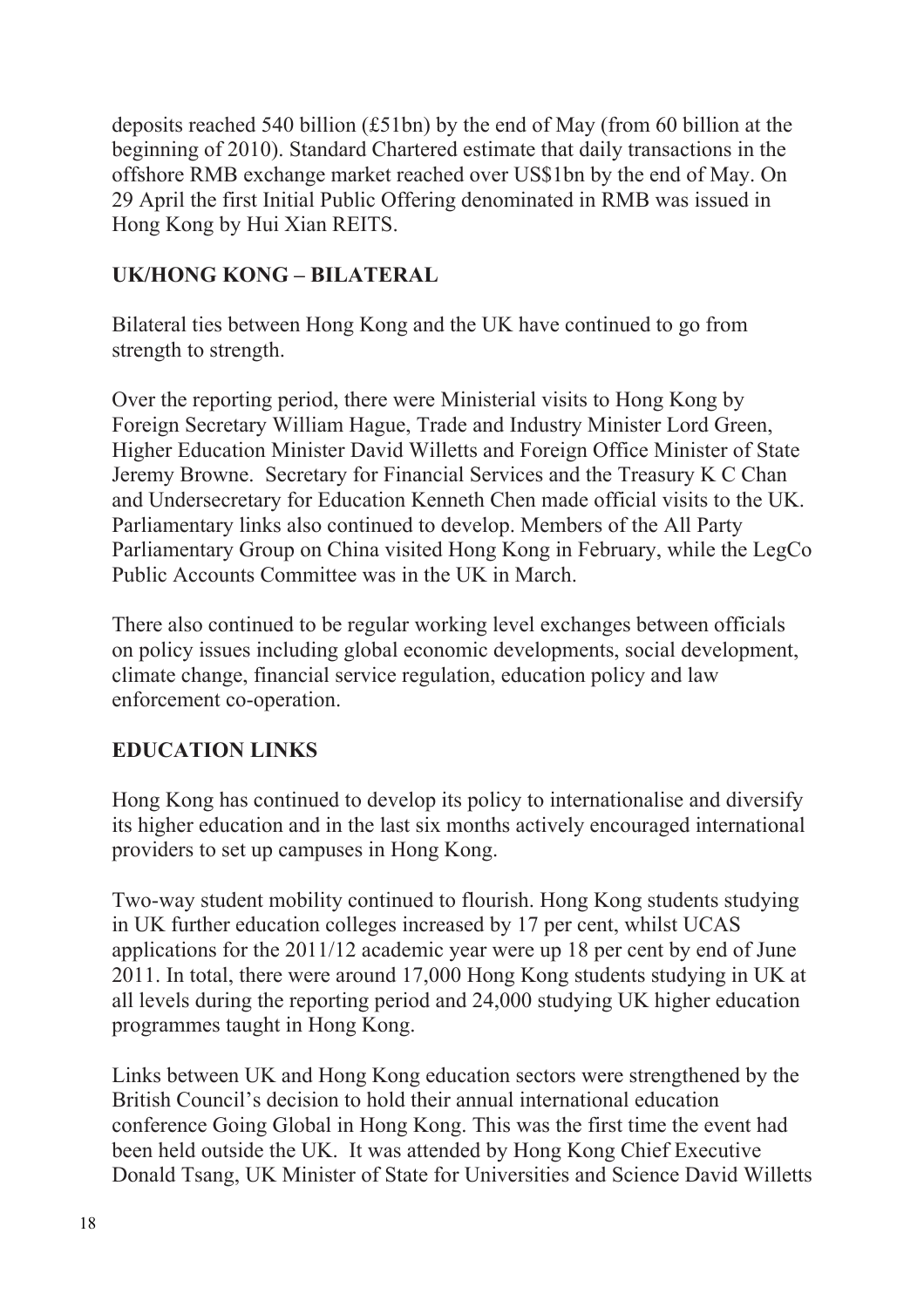MP and Ministers or their representatives from eight other countries. Sir Steve Smith, then President of Universities UK, led a delegation of 16 vicechancellors and pro-vice-chancellors on a visit to coincide with the conference, paving the way for further collaboration between UK and Hong Kong universities. Following his visit, Mr Willetts agreed to renew the Scholarships for Excellence programme to enable students from England to study on exchange in Hong Kong.

# **BRITISH COUNCIL**

In addition to their work on education links between the UK and Hong Kong, the British Council delivered programmes over the course of the reporting period to support a wide range of arts and science partnerships. In 2010/11:

- 534,806 people visited their website
- 153,414 visited / contacted their customer services centre
- 41,144 students took exams with the British Council
- 24,097 learners were engaged in English learning services
- 269 Arts, Education and Science events took place

#### **TRADE AND INVESTMENT**

Bilateral trade between Hong Kong and the UK in goods amounted to almost £5.8bn for the period Jan-June 2011. Hong Kong was the UK's 14th largest export market for goods and the 3rd largest in Asia, after mainland China and India. Exports of goods for Jan-June 2011 amounted to £2.4bn, an increase of 23% compared with 2010.

During the reporting period, UK Trade & Investment (UKTI) supported three Trade Missions to Hong Kong, and UK participation at three international trade fairs in Hong Kong. Hong Kong also continued to be an important market for inward investment into the UK and UKTI's pipeline of projects from Hong Kong continued to be strong.

# **CONCLUSION**

The Foreign Secretary's six-monthly reports to Parliament reflect the UK Government's commitment to the faithful implementation of the Sino-British Joint Declaration on Hong Kong, an international treaty to which the UK is party. We remain fully committed to Hong Kong's continued prosperity and security and we will continue to comment on matters relating to this treaty as and when we judge it appropriate to do so.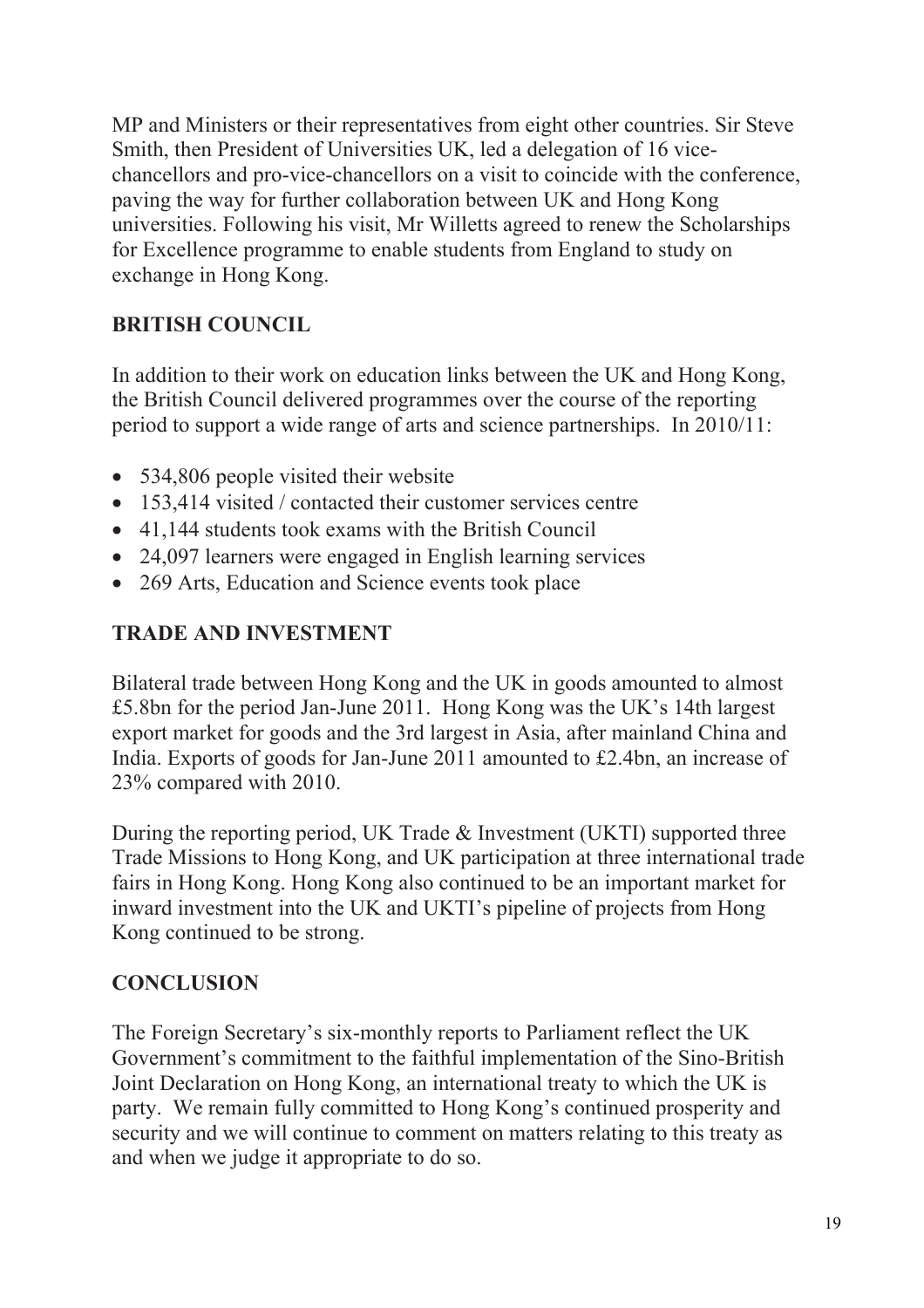At the end of the six month reporting period covered by this report, we are able to conclude that the "One Country, Two Systems" principle enshrined in the Joint Declaration continues to work well and that the rights and freedoms guaranteed in the Joint Declaration have been respected.